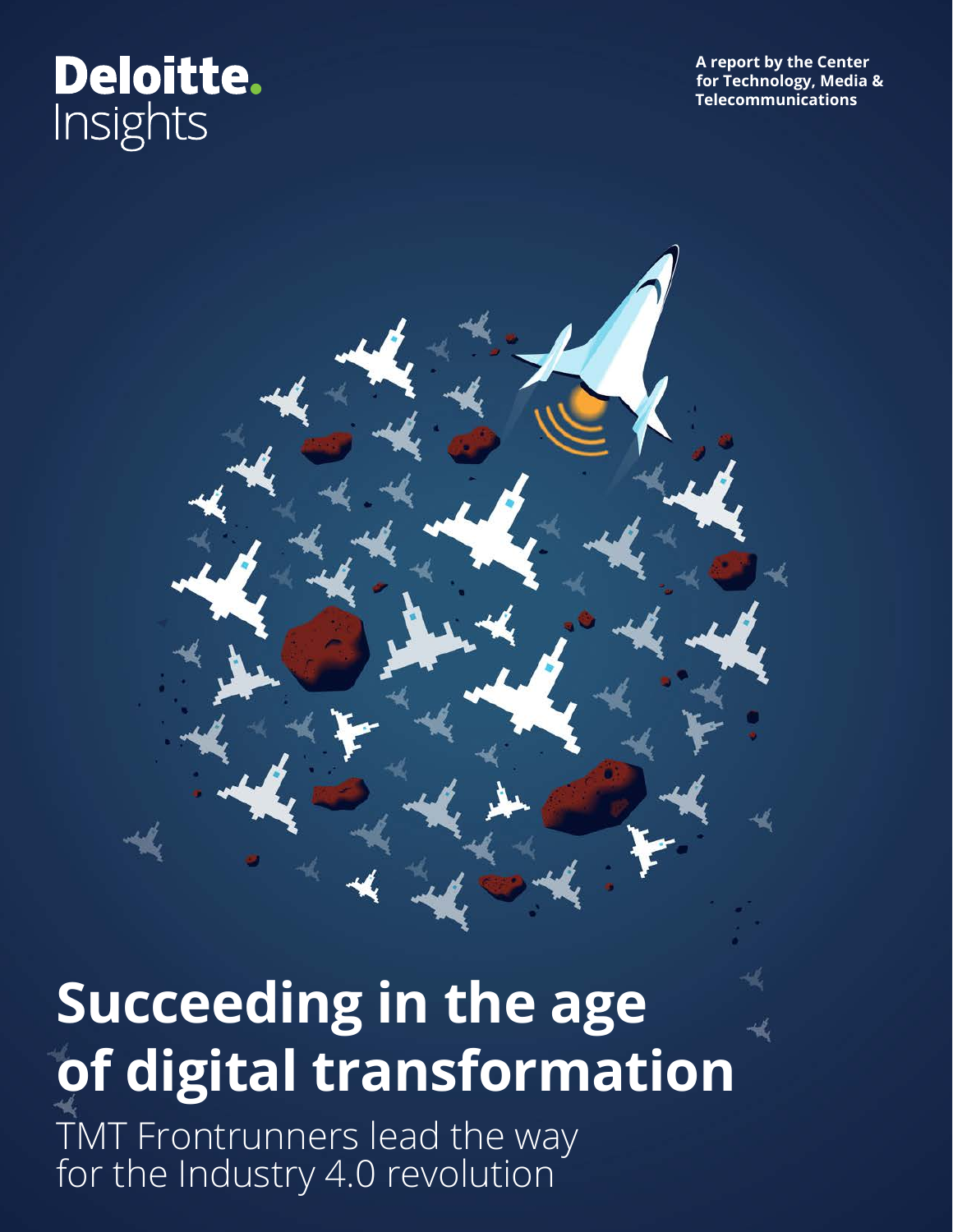**Succeeding in the age of digital transformation** 

Today business and technology are inextricably linked. And keeping pace with the emerging technology landscape can be difficult for even the most tech-savvy leaders. Deloitte can help. Our technology professionals have deep experience applying technologies to help you achieve your business goals.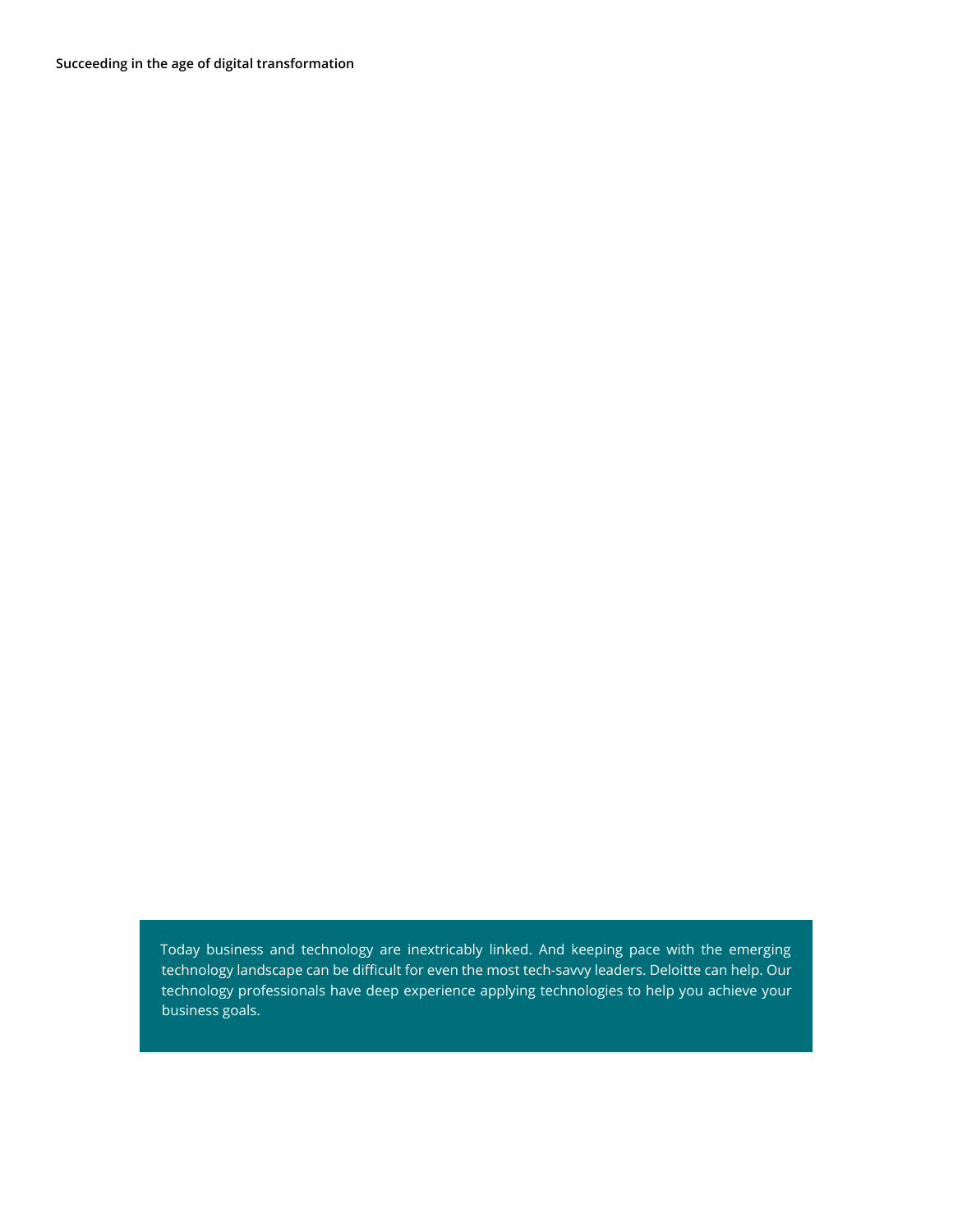## **CONTENTS**

| Introduction   2                                                 |
|------------------------------------------------------------------|
| TMT and Industry 4.0                                             |
| As disruptors loom, readiness lags   5                           |
| <b>Spotlight on Frontrunners</b><br>$\blacksquare$               |
| Does it pay to be a Frontrunner? $\vert$ 12                      |
| Succeeding in the era of digital disruption<br>$\blacksquare$ 17 |
| <b>Endnotes</b><br>18                                            |

 $\overline{\phantom{a}}$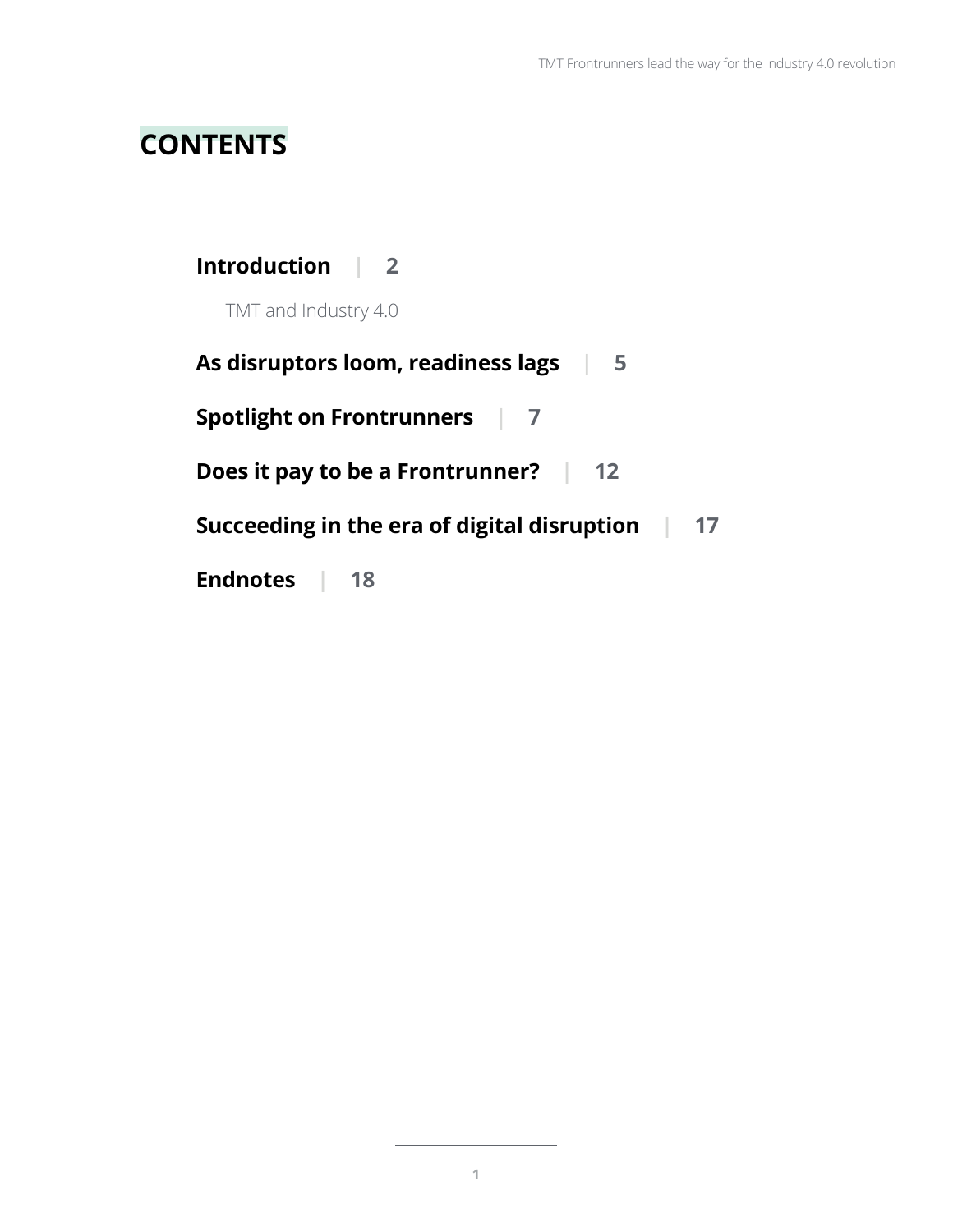## <span id="page-3-0"></span>**Introduction** TMT and Industry 4.0

The Fourth Industrial Revolution is upon us. The first three were based, respectively, on mechanization, mass production, and computing/automation; *Industry 4.0* is all about the marriage of physical and digital technologies. Just as with the previous revolutions, Industry 4.0 is disrupting and redefining industries.

T HIS time, however, the revolution is progressing with unprecedented speed, driven by smart, connected technologies that are developing at an exponential rate.<sup>1</sup> These technology innovations—including cloud computing and platform technologies, big data and analytics, mobile solutions, social and collaborative systems, Internet of Things (IoT) technology, and artificial intelligence (AI)—are fueling and accelerating a new era of digital business transformation. They're reshaping how organizations work, innovate, and create products—and enabling completely new kinds of products and services.2 They're spurring businesses to invent new business models and reimagine how they deliver value to their customers and markets. More broadly, industry boundaries are expanding and blurring, and relationships with business partners are being redefined.

Yet too many organizations remain unprepared for the new revolution. A recent Deloitte Industry 4.0 study of C-level executives around the world indicates that, across all industries, only 14 percent of CXOs are "highly confident" that their organizations are ready to harness the changes associated with the new era.3

Technology, media, and telecommunications (TMT) companies have been at the epicenter of the

change wrought by Industry 4.0. They have pioneered many of the smart technologies and highspeed connectivity at its core, making digital innovation possible. To understand how TMT enterprises are responding to the changes, opportunities, and challenges ushered in by the new era, we analyzed a subset of the data from the Deloitte Industry 4.0 study, representing the responses of more than 400 C-level executives from large technology, media, and telecom enterprises worldwide (see sidebar, "Methodology"). Even among TMT companies, the readiness picture is tenuous: Just one in five organizations is "highly prepared" for new business models, smart and autonomous technologies, more powerful customers, and changing trade landscapes.

However, through our analysis we have identified a group of Frontrunner TMT organizations that report being better prepared for the disruptive forces associated with the Industry 4.0 revolution. These pacesetters strongly believe that new technology solutions present a high value proposition for their customers. Not only are they closing the readiness gap, but they're also more confident in their ability to deliver financial results.

Frontrunners separate themselves from the pack by using digital technologies and business processes to prioritize innovation, and turn innovation into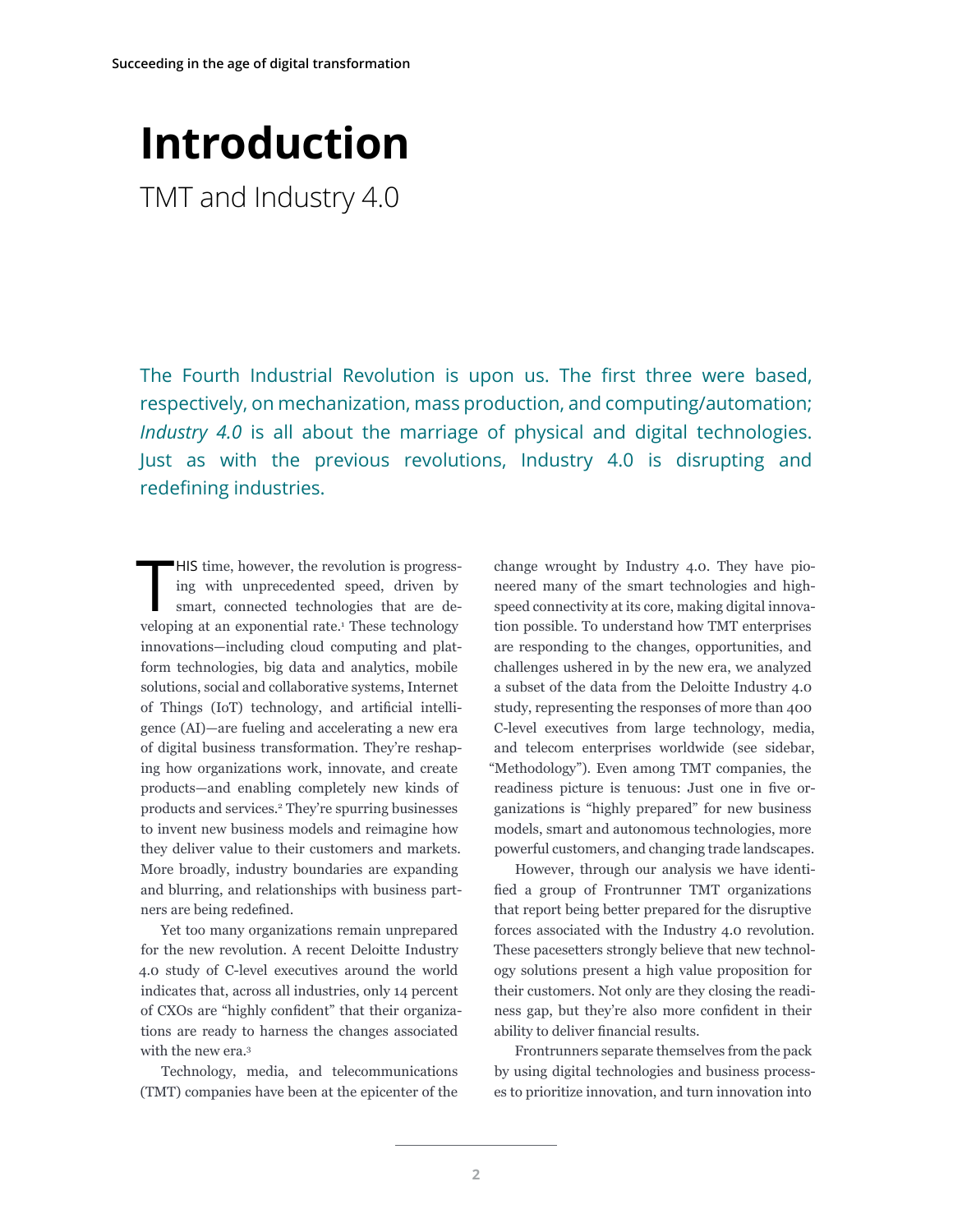#### **METHODOLOGY**

To obtain a global view of how TMT leaders and organizations are responding to the era of smart and connected technologies, we analyzed a subset of data from the Deloitte Industry 4.0 survey of 1,603 global C-level executives conducted by Deloitte and Forbes Insights in the second half of 2017 (*[The](https://www2.deloitte.com/content/dam/insights/us/articles/4364_Industry4-0_Are-you-ready/4364_Industry4-0_Are-you-ready_Report.pdf)  [Fourth Industrial Revolution is here—are you ready?](https://www2.deloitte.com/content/dam/insights/us/articles/4364_Industry4-0_Are-you-ready/4364_Industry4-0_Are-you-ready_Report.pdf)*).<sup>4</sup>

The 416 respondents studied represent 19 countries from the Americas, Asia, and Europe. Thirty-five percent are from the technology industry, 34 percent from telecommunications, and 31 percent from media. All are C-level executives, including chief technology officers (19 percent), chief information officers (18 percent), and CEOs/presidents (18 percent), with the rest evenly divided among chief operating officers, chief financial officers, and chief marketing officers. All represent organizations with revenue of \$1 billion or more, with 50 percent coming from organizations with more than \$5 billion in revenue.

customer value. They do not try to "go it alone," but seek partnerships to develop new business models. Most of all, they focus on what's next: capitalizing on new opportunities, anticipating new threats, and satisfying ever-changing customer needs. Emulating these leading enterprises may help your company harness technological change and flourish amid the heightened uncertainty and intense competition that define the Fourth Industrial Revolution. This may require a shift in mindset, and the willingness to give frank answers to questions about your company's readiness, priorities and capabilities.

### **Technology is the key business differentiator**

Six in ten TMT CXOs believe that implementing new technology is the key competitive differentiator in today's business environment. Foundational technologies for the smart, connected era—cloud, IoT, mobile, and AI—are expected to have the largest impact on TMT organizations over the next five years (see figure 1). Emerging specialized technologies—such as quantum computing and nanotechnology—are on the radar but not yet a major focus.

Cloud, IoT, AI, and mobile technologies are vital parts of the networked physical-digital universe, helping organizations collect and process vast volumes of data and become smarter digital enterprises. IoT-enabled sensors take measurements and generate streams of data. Mobile technologies have

an important role to play, too. Smartphones, tablets, and wearable devices can function as sensors, collecting and sending diverse data such as location, acceleration, images, video, activity information, and even health measurements like heart rate and blood sugar. And mobile technologies provide connectivity—not just for phones but for devices such as manufacturing equipment, home appliances, office whiteboards, wearables, and medical tablets.<sup>5</sup>

These streams of data are often sent to the cloud, which provides storage and compute power for integrating and processing them. Indeed, cloud computing provides the foundation for delivering many kinds of capabilities as a service. Rather than purchasing servers and software licenses, companies can acquire infrastructure, platforms, and software on a pay-as-you-go basis.

Six in ten TMT CXOs believe that implementing new technology is the key competitive differentiator in today's business environment.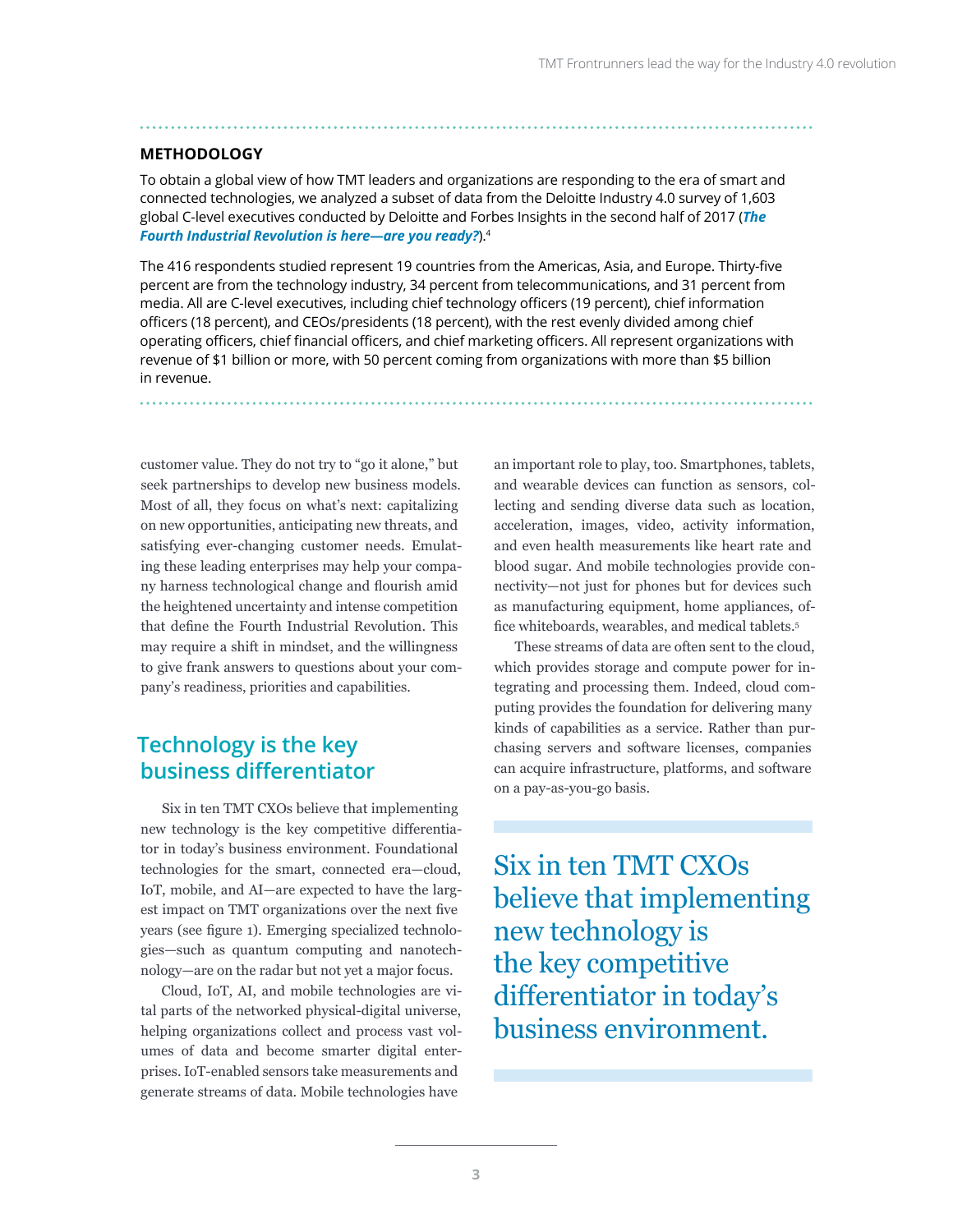



**Respondents who rated each as a top-three impact**

Source: Data analysis based on Deloitte, *The Fourth Industrial Revolution is here—are you ready?*, Deloitte Insights, January 2018.

**Deloitte Insights | deloitte.com/insights**

The connected universe is getting smarter, with developers infusing AI capabilities such as machine learning into IoT platforms and applications, into cloud services, and even into physical devices at "the edge" of the network.<sup>6</sup> AI and IoT are a synergistic pair. IDC predicts that by 2019, "all effective" IoT efforts will make use of AI, since data alone has limited value unless it's mined for insight.7 Conversely, AI thrives upon volumes of data: As AI systems ingest new data and scenarios, they evolve and improve over time, inferring new knowledge. A virtuous cycle emerges: Connected devices and systems generate data, and that data is analyzed for insights that are piped back into the systems to drive

informed decision-making and intelligent, autonomous action.

The majority of TMT CXOs recognize technology as a key business differentiator because of the value it can deliver to their enterprises and customers. IoT and mobile technology enable new revenue streams and service-based delivery models, as well as more efficient operations. AI is becoming essential for better decision-making and smarter products. And while early applications of cloud computing focused squarely on lowering costs and increasing efficiency, leaders have been leveraging cloud to rapidly innovate products and services, build new business models, and reinvent customer relationships.8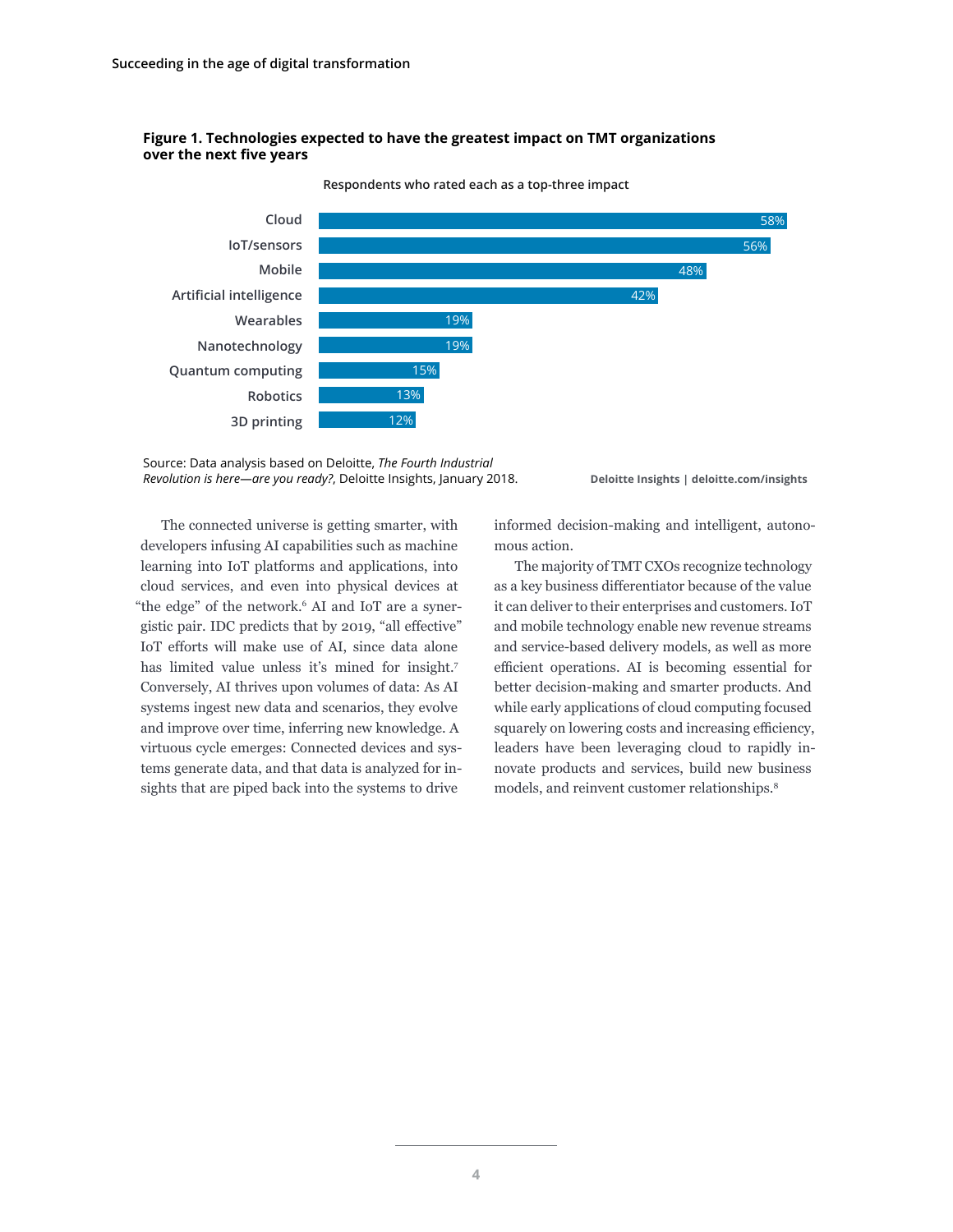# <span id="page-6-0"></span>**As disruptors loom, readiness lags**

I T'S unsurprising that smart and autonomous technologies rank among the five issues expected to affect TMT organizations most over the next five years (see figure 2). But TMT CXOs don't have the luxury of focusing only on technology, and will need to grapple with a multitude of associated disruptors. Indeed, rounding out the five issues of greatest impact are: changing regulatory environments; emergence of new business or delivery models; more powerful, tech-savvy customers; and an evolving economic/trade landscape.

Consider changing regulatory environments. Customer data is tremendously important to understanding preferences and behavior, from buying patterns to application usage. Clever companies are mining that data, applying AI, and delivering better customer recommendations and experiences. However, regulations such as the European Union's General Data Protection Regulation are imposing new rules on how the data of EU citizens can be collected, stored, and utilized—and are expected to have

a broad effect even beyond the EU.<sup>9</sup> The changing trade landscape is another issue of concern: Some Western industrial countries are seeing increasing anti-globalization sentiment, and tech-heavy US firms that have expanded their operations into other countries over the past few decades may encounter operational and supply chain interruptions.10

Technology companies face a host of other regulatory challenges, ranging from privacy and security to taxation. As noted in Deloitte's *[2018 Technolo](https://www2.deloitte.com/us/en/pages/technology-media-and-telecommunications/articles/technology-industry-outlook.html)[gy Industry Outlook](https://www2.deloitte.com/us/en/pages/technology-media-and-telecommunications/articles/technology-industry-outlook.html)*, regulators' power is undeniable—for businesses, their impact can be literally "catalytic or catastrophic." To navigate this difficult environment, companies must keep their fingers on the pulse of regulatory change.<sup>11</sup>

While the regulatory environment is a moving target, one area companies *can* control is how they use technology to put themselves in the best competitive position—through more efficient operations, new business models, and the ability to attract and delight increasingly discerning and empowered customers.

Customer data is tremendously important to understanding preferences and behavior, from buying patterns to application usage. Clever companies are mining that data, applying AI, and delivering better customer recommendations and experiences.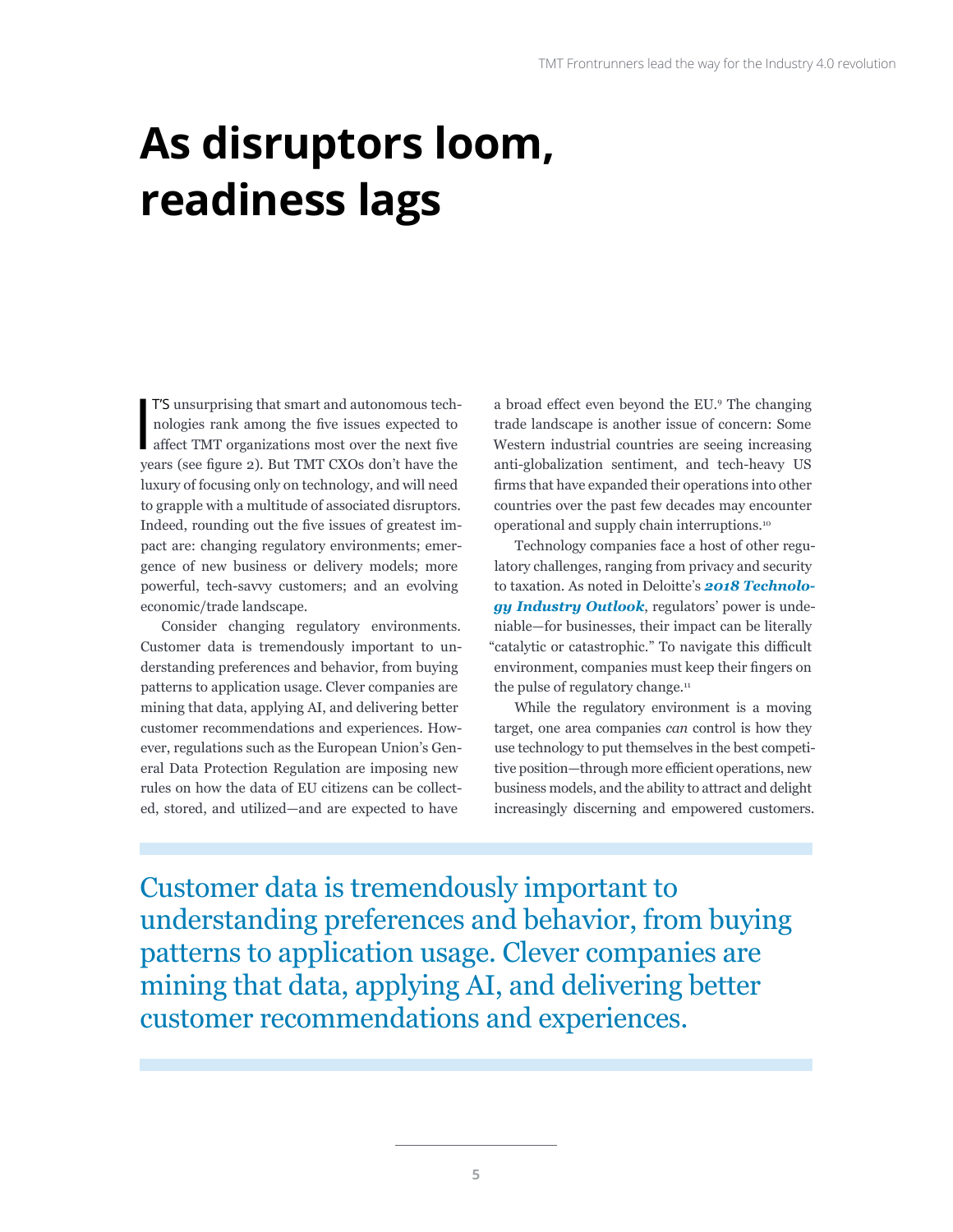Companies that are unprepared to give customers what they want (maximum value, with minimum risk) through new digital offerings are at risk of failure.

Unfortunately, few TMT enterprises believe they are fully ready to handle the biggest issues: Only one in four organizations is highly prepared for changing regulatory environments, and only one in five is highly prepared for new business models, smart and autonomous technologies, more powerful customers, and changing trade landscapes (see figure 2). Across the top issues, 33 percent to 42 percent of CXOs rate their organizations as underprepared—a vulnerable position that leaves companies open to disruption by more agile competitors.

#### **Figure 2. For business issues expected to have the greatest impact on TMT organizations over the next five years, one-third or more of organizations are underprepared**



**Respondents who rated each as a top-three issue in terms of impact**

**Deloitte Insights | deloitte.com/insights**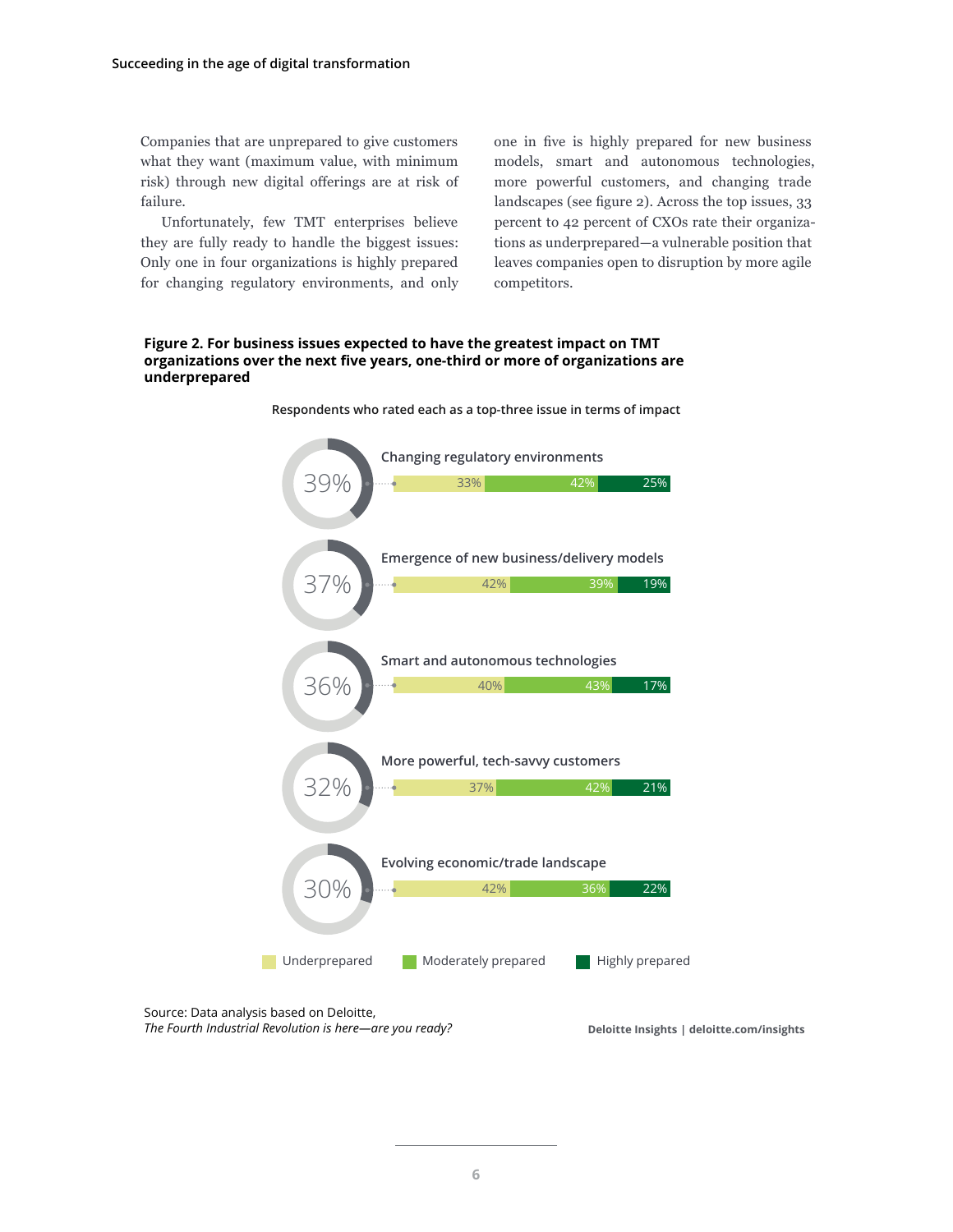# <span id="page-8-0"></span>**Spotlight on Frontrunners**

HANGES driven by digital disruption are pummeling TMT organizations. Those not fully on board with the transformative busipummeling TMT organizations. Those not ness potential of the smart, connected Industry 4.0 era—or that aren't fully prepared to harness the new technologies—are in grave danger of being left behind or disrupted out of existence.

What can we learn from TMT organizations that are better prepared to capitalize on the new technologies' business potential? To better understand what sets these companies apart, we grouped organizations into three conceptual segments, based on how respondents rated the business value of new technology solutions and their enterprise's readiness to adopt and use smart and autonomous technologies (see figure 3).

- **Frontrunners** (28 percent) strongly believe that their organizations' new technology solutions present a high value proposition for customers and are ready to use the new technologies.
- **Followers** (46 percent) generally believe in the business value of new technology solutions but lag on readiness.
- **Stragglers** (26 percent) are not yet on board with the business value of new technology solutions and are behind on adoption readiness.

Strikingly, 97 percent of Frontrunners believe that implementing new technology is *the* key to unlocking competitive advantage (versus 54 percent of Followers and 28 percent of Stragglers).

**Figure 3. Frontrunners are "adoption-ready" and understand the business value of new technologies**



Source: Data analysis based on Deloitte, *The Fourth Industrial Revolution is here—are you ready?*

**Deloitte Insights | deloitte.com/insights**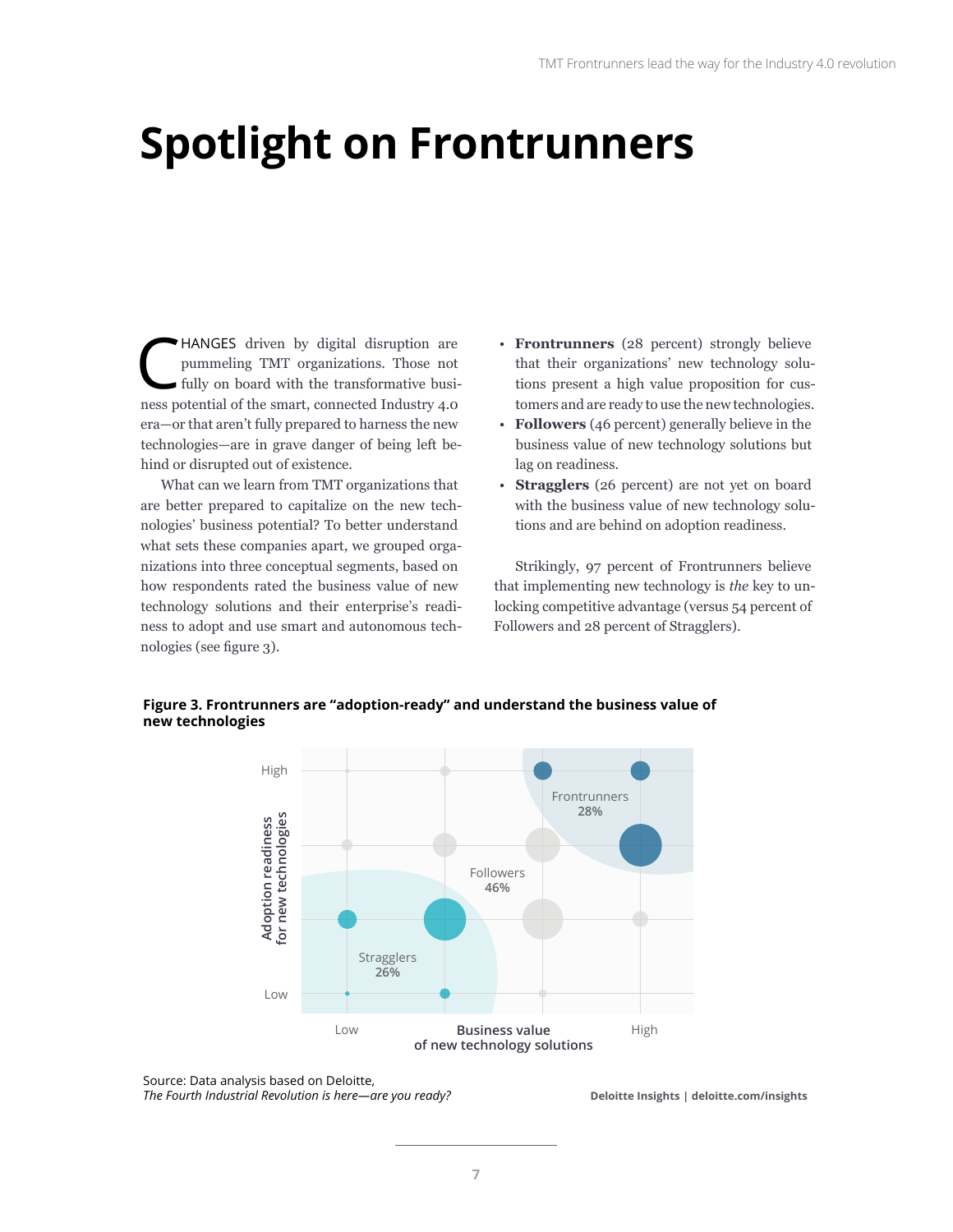#### **Figure 4. Top challenges to new technology adoption**

| <b>Frontrunners</b>                                        | Followers                                           | Stragglers                           |
|------------------------------------------------------------|-----------------------------------------------------|--------------------------------------|
| 49% Lack of rank-and-file<br>adoption                      | 42% Lack of internal alignment<br>about strategies  | 48% Budgetary issues                 |
| 47% Lack of internal alignment<br>about strategies         | 42% Lack of collaboration with<br>external partners | 44% Short-term thinking              |
| <b>36%</b> Lack of collaboration with<br>external partners | 40% Short-term thinking                             | 43% Lack of adequate<br>technologies |

Source: Data analysis based on Deloitte, *The Fourth Industrial Revolution is here—are you ready?*

**Deloitte Insights | deloitte.com/insights**

And they're ready to put that belief into action. As we'll see shortly, Frontrunners are confident in their ability to use new technologies to create superior products and to deliver value to customers and markets. They're also better prepared to weather the forces of digital disruption. Simply put, Frontrunners are reducing their risk of being disrupted.

## **Different challenges, different stages of new technology adoption**

The top three challenges to new technology adoption vary among the groups, suggesting they're at different stages in the journey (see figure 4). Stragglers are most challenged by budgetary issues, short-term thinking, and lack of adequate technologies—signs that they're still trying to get new technology adoption off the ground. In contrast, Frontrunners' major problems are associated with more mature adoption: convincing employees to use new technologies, aligning on strategy, and establishing external partnerships. Followers share concerns with both of the other groups.

Frontrunners have advanced past some issues that challenge Stragglers. Only 13 percent of Frontrunners report budgetary issues as a major problem, versus half of the Stragglers. Whereas 43 percent of Stragglers are bothered by lack of adequate

technologies, only 29 percent of Frontrunners report that as a big concern.

## **Agility in the face of disruption**

Frontrunners are confident in their ability to respond to the inevitable changes and upheavals that lie ahead. Eighty-five percent of Frontrunners say their organization is prepared to fully harness the changes associated with the new wave of digital transformation, versus 63 percent of Stragglers and 60 percent of Followers. Remarkably, 95 percent of Frontrunner CXOs say they're ready to act as stewards for their organizations during this time of change and disruption, contrasted with 45 percent

Ninety-five percent of Frontrunner CXOs are ready to act as stewards for their organizations during this era of disruption.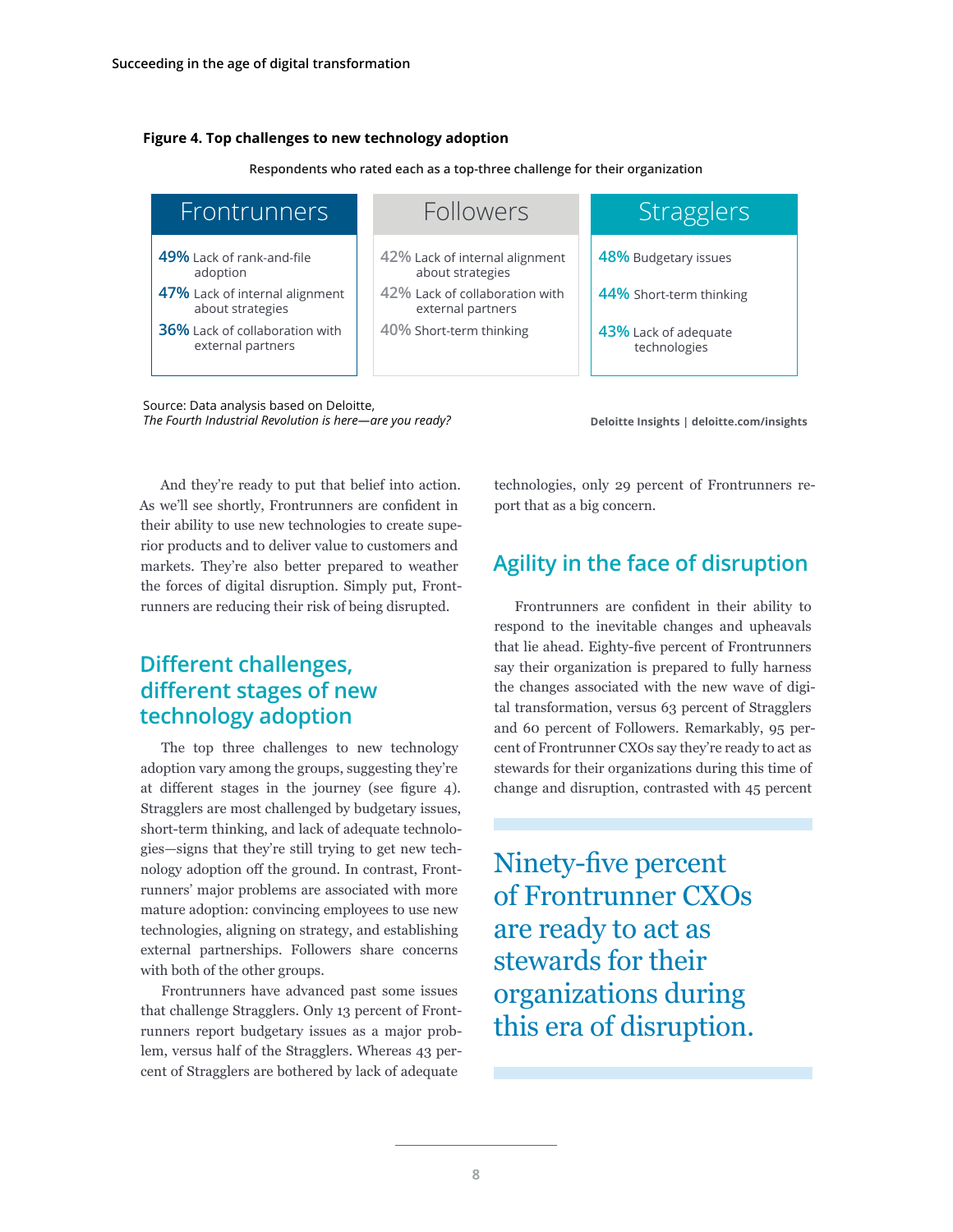of Stragglers and 58 percent of Followers (see sidebar, "Digital leadership in an age of disruption").

And how are Frontrunners faring on preparedness for the disruptive issues projected to have the greatest impact on TMT organizations in the coming years? (See figure 5.) Frontrunners are 2.6 times more likely than Stragglers to be prepared for smart and autonomous technologies. What's more, Frontrunners are confident that they can use the new technologies to deliver new kinds of value: They're 1.8 times more likely than Stragglers to be ready for the emergence of new business and delivery models, and

1.4 times more likely to be ready for powerful, techsavvy customers. They even have a slight edge on preparedness for changing regulatory environments.

Across all segments, about six in ten TMT CXOs report that their organizations are prepared for the evolving economic and trade landscape. But Frontrunners feel less prepared for this than other issues and haven't managed to pull significantly ahead of the other segments in addressing it—perhaps reflecting that this ever-shifting external factor is less under enterprise control than other issues (see sidebar, "Tax legislation may advance transformation").

#### **Figure 5. Frontrunners are more prepared for key digital transformation issues**



**Respondents who reported their organization is moderately-to-highly prepared**

Source: Data analysis based on Deloitte, *The Fourth Industrial Revolution is here—are you ready?*

**Deloitte Insights | deloitte.com/insights**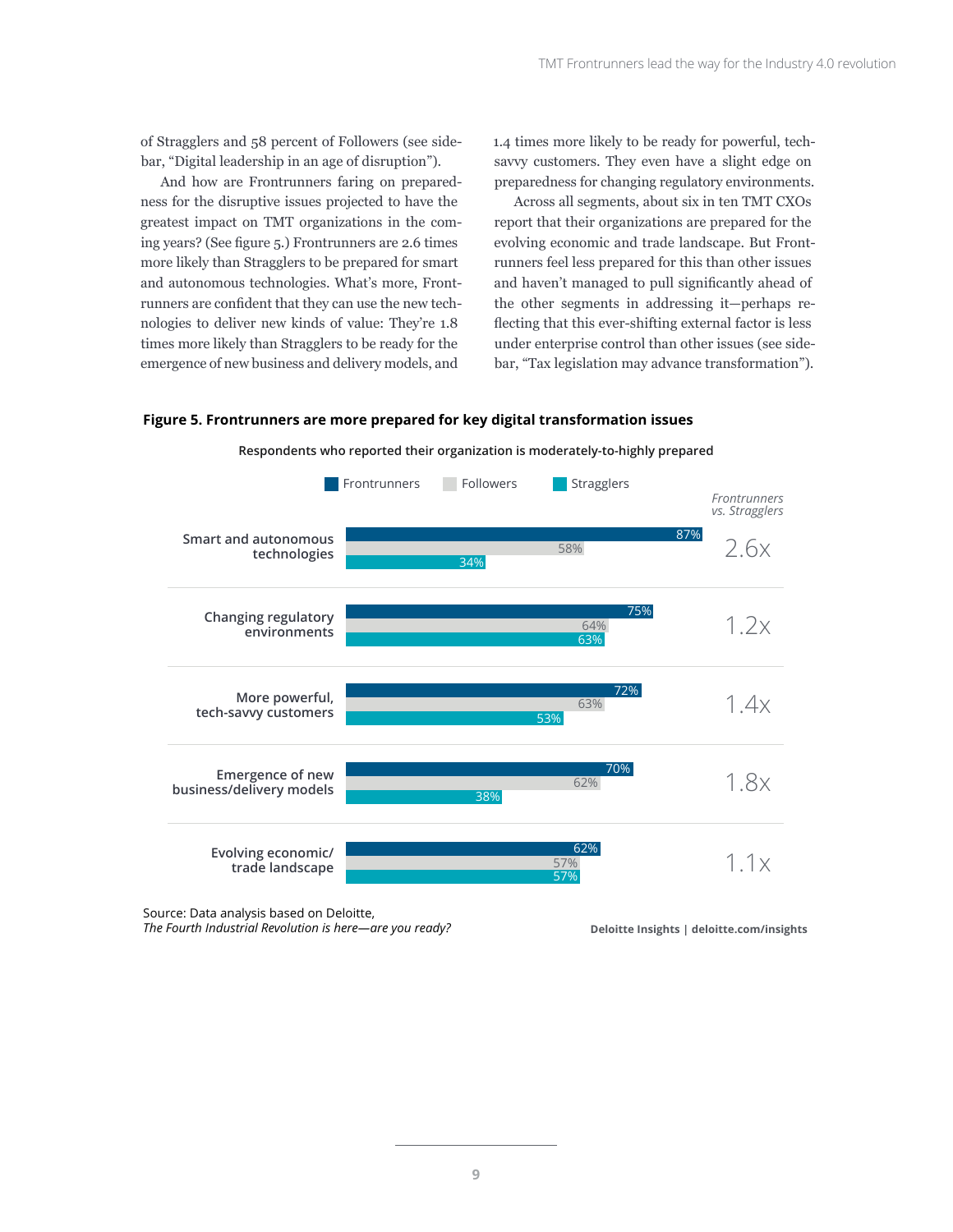#### **DIGITAL LEADERSHIP IN AN AGE OF DISRUPTION**

Which entities will shape society the most in this fast-paced era? CXOs believe that their own businesses—both public and private—will be pivotal, and Frontrunners see public organizations in particular playing a lead role (see figure 6). For Frontrunners, the third spot goes to intergovernmental alliances, cited by 61 percent of Frontrunners, versus just 28 percent of Stragglers. Stragglers are more likely than other groups to look toward grassroots movements and nongovernmental organizations deflecting some responsibility to entities other than their own. Frontrunner CXOs acknowledge that their organizations (and they as executives) will need to step up and guide societal changes.

#### **Figure 6. Entities expected to have the greatest influence on how the new digital era shapes society**



**Respondents who rated each as a top-three influence**

Source: Data analysis based on Deloitte, *The Fourth Industrial Revolution is here—are you ready?*

**Deloitte Insights | deloitte.com/insights**

What's more, Frontrunner CXOs are willing to personally lead digital transformation at their organizations. And they're very sure of themselves: 79 percent of Frontrunners reported they're "highly confident" about acting as stewards for their firms during this time of change and disruption (see figure 7), while an additional 16 percent said they're "confident." In contrast, just 17 percent of Followers and 9 percent of Stragglers reported being "highly confident."

#### **CONTINUED ›**

. . . . . . . . . . . . . .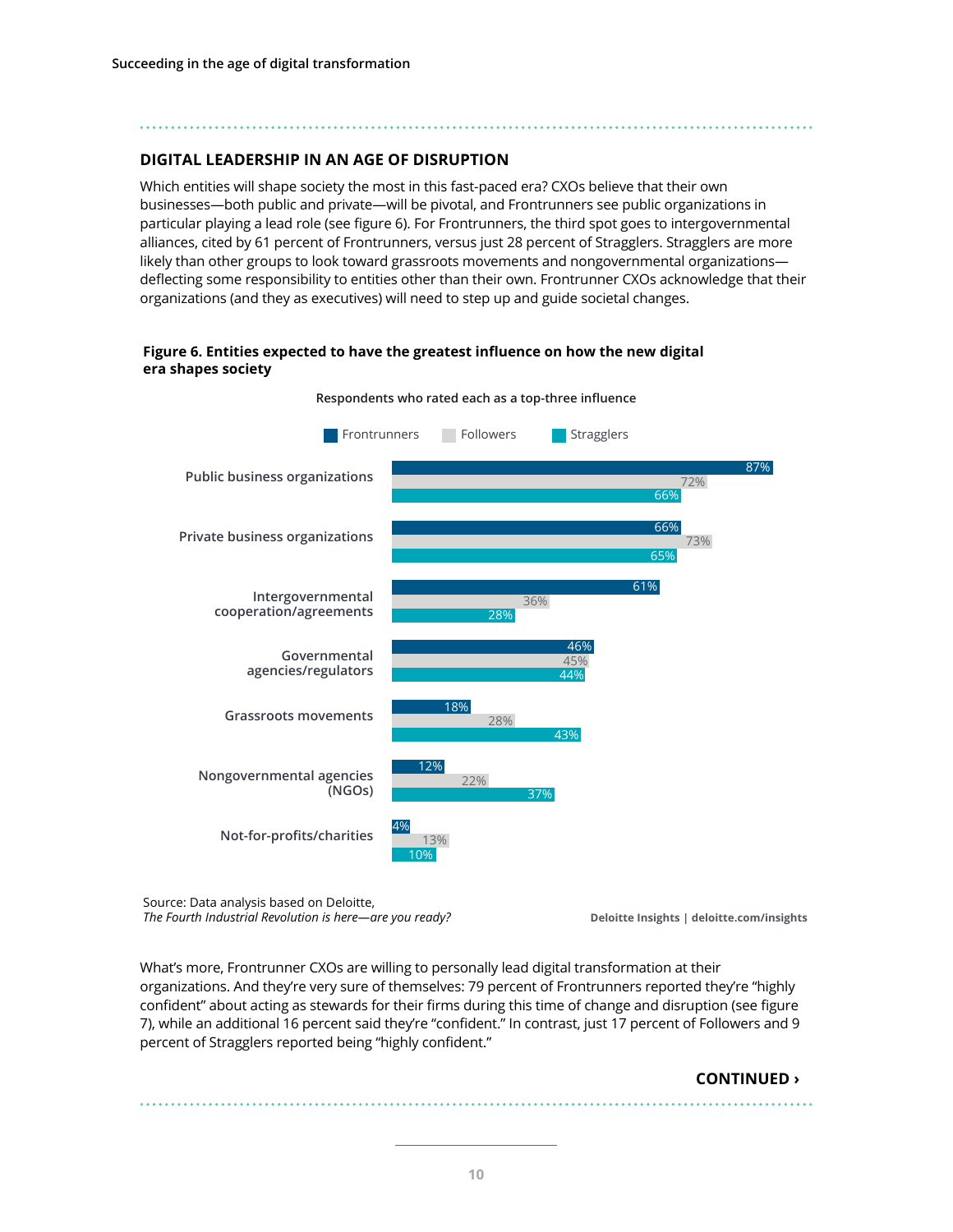#### **DIGITAL LEADERSHIP IN AN AGE OF DISRUPTION, CONT.**

**Figure 7. Frontrunner CXOs are more confident in their ability to act as a steward for their organization during this time of change and disruption**

|                   | Moderately confident | Highly confident |     |
|-------------------|----------------------|------------------|-----|
| Frontrunners      |                      |                  |     |
| 16%               |                      |                  | 79% |
| Followers         |                      |                  |     |
|                   | 41%                  | 17%              |     |
| <b>Stragglers</b> | 36%<br>9%            |                  |     |

Source: Data analysis based on Deloitte, *The Fourth Industrial Revolution is here—are you ready?*

**Deloitte Insights | deloitte.com/insights**

With Frontrunner CXOs being willing to take responsibility for shaping both society and their own organizations, what traits are needed to lead the charge on both fronts? When asked what CXOs "need to be more of," the top choices of Frontrunners were innovative, activist, flexible, and transformative. Deloitte's 2017 *Global Human Capital Trends* study concluded that businesses will need a new kind of digital leader who is able to build teams of engaged participants, partner with broader ecosystems, and promote a culture that encourages innovation, learning, risk-taking, and continual improvement.<sup>12</sup>

#### **TAX LEGISLATION MAY ADVANCE TRANSFORMATION**

For US-based companies, the changing economic landscape involves additional tax considerations due to significant changes made to the corporate tax code in late 2017. Tax experts suggest that multinational technology companies will likely begin bringing cash back to US corporate headquarters.13 What will these firms choose to do with the cash influx?

One attractive option is to boost innovation and, in turn, competitive advantage. Some companies may use the incoming cash to invest in their internal R&D initiatives and attract top talent. Others may bolster innovation by acquiring IP, buying specific capabilities, or even purchasing smaller firms. Tax reform also gives companies an incentive to rethink their operating models—where they make things and perform services, such as software development—and even their delivery models—how they bring innovations to market. Time will tell which companies choose to use the cash windfall in growth-oriented ways, but Frontrunner firms, with their focus on innovation and turning advances into market value, will likely be among those to do so.

Whenever enterprises undertake transformational activities that involve adopting new technologies and creating new business and operating models, tax considerations come into play and should factor into the planning process. For example, the complexity of building new technology platforms and solutions often requires specialized expertise and may necessitate creative partnering that pools skills—but such arrangements (whether formal joint ventures, revenue sharing agreements, or crowdsourcing) come with complicated tax implications. *[When tax meets technology: Tax](https://www2.deloitte.com/insights/us/en/focus/industry-4-0/tax-implications-of-new-industrial-revolution.html)  [implications of Industry 4.0](https://www2.deloitte.com/insights/us/en/focus/industry-4-0/tax-implications-of-new-industrial-revolution.html)* explores potential tax ramifications and highlights potential risks and opportunities.<sup>14</sup>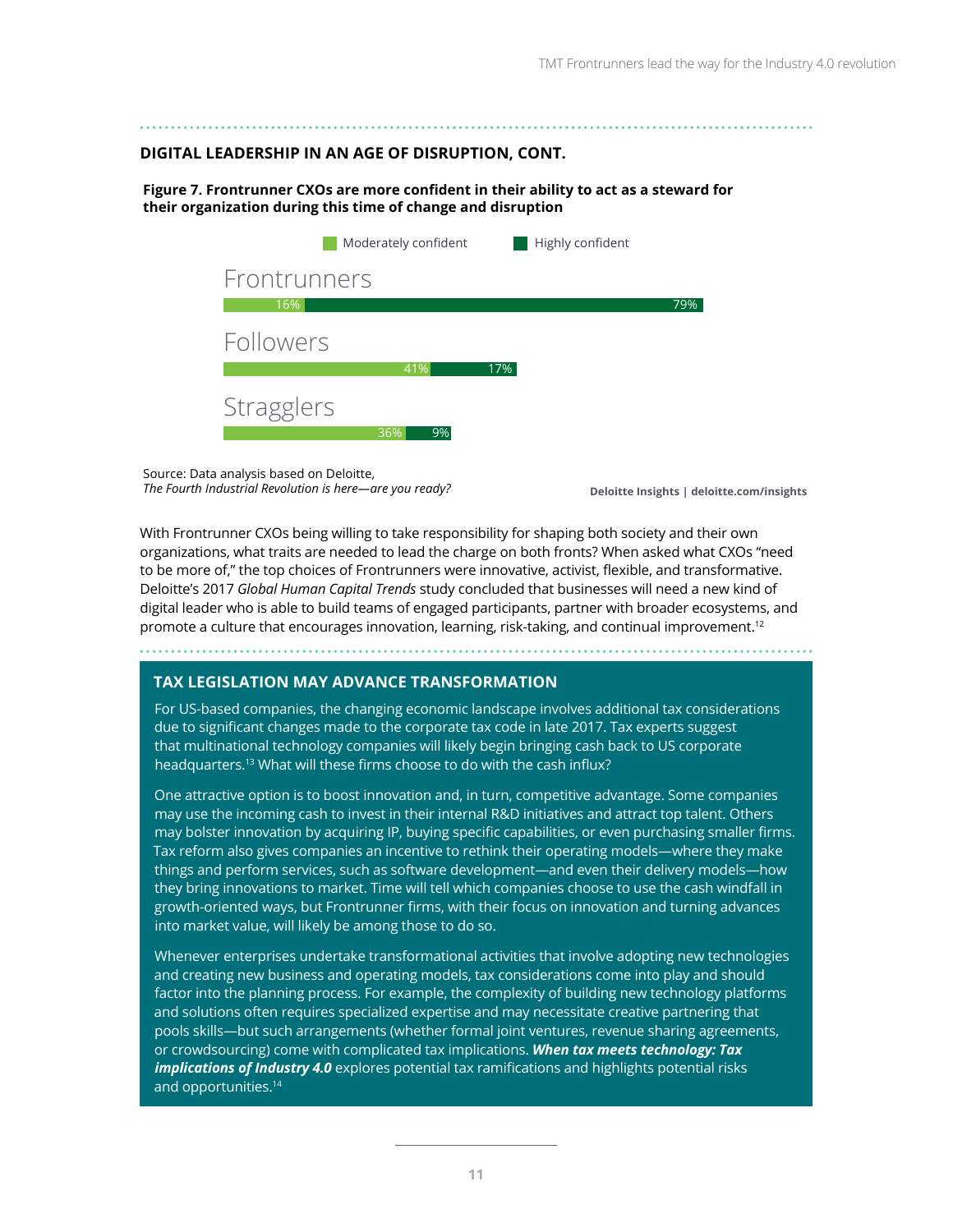# <span id="page-13-0"></span>**Does it pay to be a Frontrunner?**

F RONTRUNNERS seem to have their act together: They're further ahead on adoption of new technologies and better prepared for key digital transformation issues. But—bottom line—do Frontrunner CXOs feel ready to deliver financial results in this time of change?

The answer is a resounding *yes*. Eighty-five percent of executives at Frontrunner organizations are confident in their ability to deliver financial results in the long term, and 77 percent believe they can deliver them even in the short term. On both measures, Frontrunners are outpacing the other groups (see figure 8).

#### **Figure 8. Confidence in ability to deliver financial results**



**Deloitte Insights | deloitte.com/insights** Source: Data analysis based on Deloitte, *The Fourth Industrial Revolution is here—are you ready?*

### **What sets Frontrunners apart**

Compared with the other segments, Frontrunners are more likely to display four distinctive traits that help them harness the potential of smart, connected technologies and capitalize on the new wave of digital transformation:

- They practice an innovation mindset.
- They understand how to turn innovations into customer and market value.
- They amplify their technical and business capabilities through partnering.
- They craft strategies for the future.

### **Focusing on innovation**

Frontrunners concentrate much of their attention on innovating new products and services, inventing new business models, and infusing new technologies into the organization. They're creating new paths to value and are putting themselves in a stronger position to disrupt their industries—not waiting to be disrupted themselves. When asked where their enterprise focuses its discussion over the course of a year, Frontrunner executives ranked "developing new products and services" as paramount (with 71 percent rating it a top topic). The No. 2 and No. 3 priorities are close behind, with two-thirds citing "introducing new business models" and "adopting new and advanced technologies."

Stragglers are still mired in the status quo, focusing on improvements to business-as-usual: getting to market faster with their current products, and improving productivity. Seventy-two percent of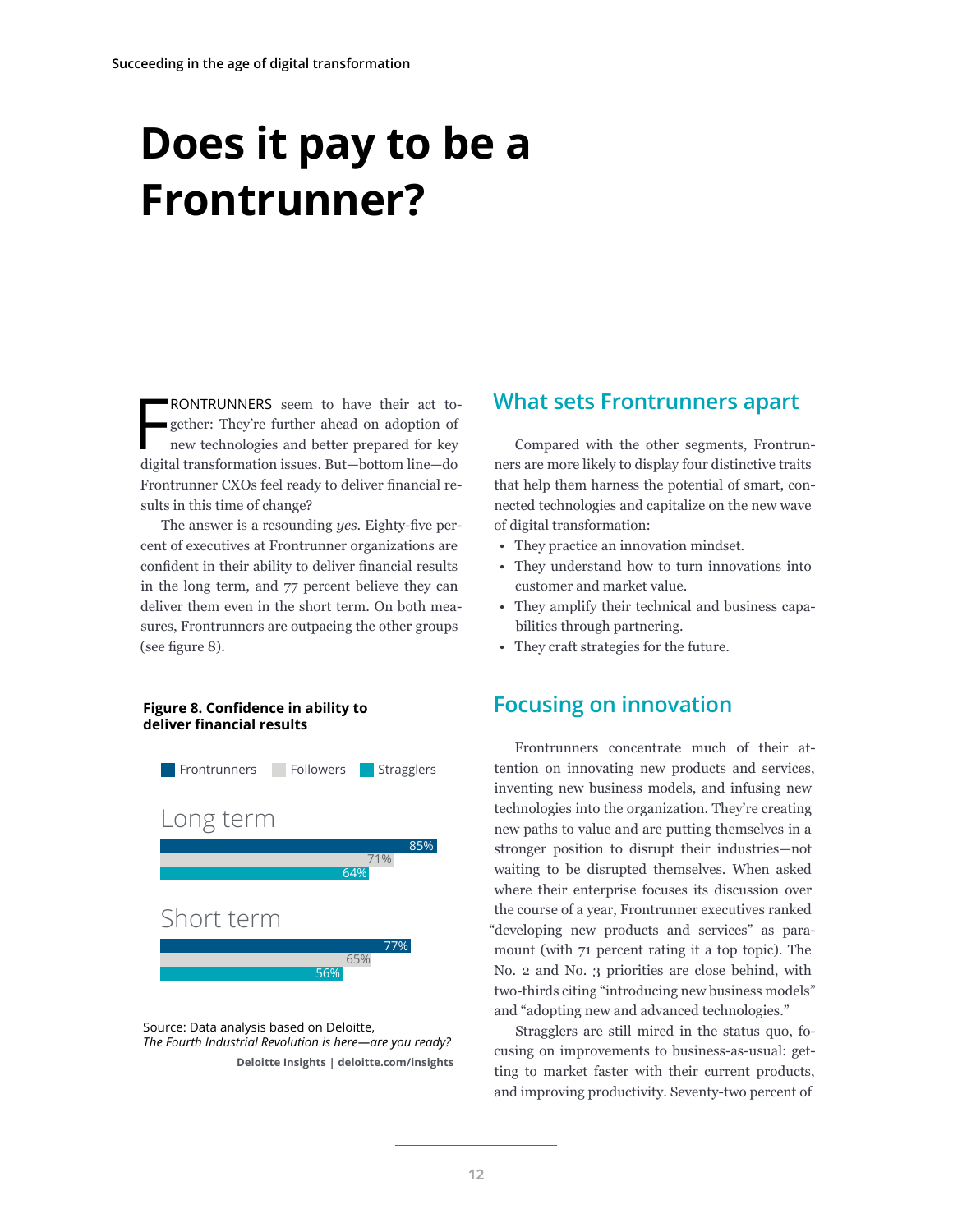Straggler CXOs ranked "increasing speed to market" as a top topic, followed by "increasing productivity," at 56 percent. They're devoting less energy than others to issues that could help them capitalize on new technologies: Only 56 percent report "developing new products and services" as a top topic, and less than 40 percent rank "introducing new business models" and "adopting new and advanced technologies" as key focus areas for their organizations.

#### **INNOVATIVE PRODUCTS AND SERVICES PRESSURE INCUMBENTS TO STEP UP THEIR GAME**

Consider the case of telecom in China. WeChat, a mobile messaging platform created in 2011 by Internet titan Tencent, has already topped 1 billion user accounts, surpassing the 878 million subscribers reported by China Mobile, which controls two-thirds of China's mobile market.15 In Q3 2017, China Mobile reported that voice usage decreased 7.1 percent compared with the same period the previous year, blaming the "substitution impact of over-the-top business." Indeed, as customers move away from traditional voice services and increase their use of messaging platforms such as WeChat, the state-owned telecom firm has been forced to ramp up its own data services.

What's more, WeChat goes far beyond messaging: It's a Swiss Army knife of functionality that lets users arrange for a taxi, order food, find a table at a restaurant, play games, pay utility bills, pay for purchases, meet people, and much more.16 Telecoms aren't the only companies that should be worried. In the mobile payments space, the extremely popular WeChat Pay and Alipay are causing incumbent payment operators to play catch-up.17

## **Turning innovation into customer value**

It's one thing to talk about innovating—Frontrunners also know how to translate innovation into new value for customers. They're figuring out how

to use new technologies to create first-rate products and services—and how to deliver those innovations to market.

Eighty-two percent of Frontrunners are confident in their ability to deliver the best possible product or service to their customers, versus 68 percent of Stragglers. (See figure 9.) Being able to translate new technologies into innovations that bring new value to customers can mean a big win, at the expense of other, less-adept organizations. Indeed, Frontrunners are upbeat about using new technologies to redefine customer relationships (89 percent say they're capable, versus 57 percent of Stragglers).

New product/service creation is one piece of the value puzzle; getting those innovations into the hands of employees and customers is another critical piece that Frontrunners are putting into place. Even when considering new technology investments, Frontrunners are already thinking practically about how they're going to integrate them with internal and external capabilities. For this leader group, the top two factors that influence their investment in advanced technologies—outweighing even ROI and availability of appropriate in-house skills—are the abilities to integrate new technology with what they already have in-house, and to connect to external solutions. Moreover, Frontrunners are 2.6 times more likely than Stragglers to understand how to integrate their solutions with external infrastructures, such as verticals. And they're 2.2 times more likely to understand how they'll need to change their product/service delivery in response to new technologies.

## **Amplifying capabilities by partnering**

Partnerships may be the "secret sauce" to becoming a Frontrunner. At the very least, Frontrunner CXOs revealed that they don't go it alone in this era of fast-paced change. Nine in ten Frontrunners report being capable of mobilizing a large, diverse ecosystem to deliver value to customers. Only six in ten Stragglers can say the same.

Frontrunners seem to understand that the complexities and relentless pace of digital transformation have altered the familiar concept of "buy or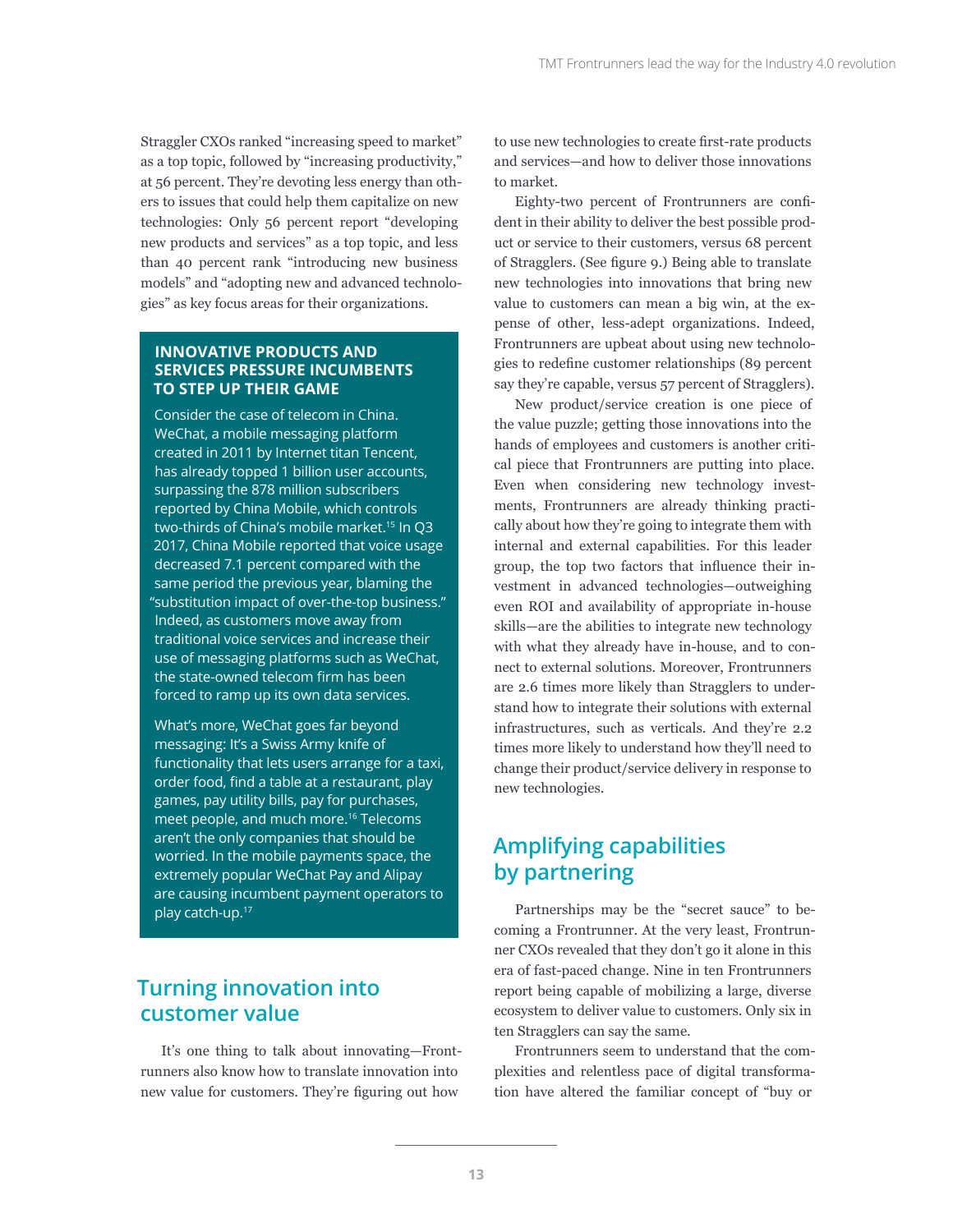

#### **Figure 9. Frontrunners are more adept at bringing innovations to market**

Source: Data analysis based on Deloitte, *The Fourth Industrial Revolution is here—are you ready?*

**Deloitte Insights | deloitte.com/insights**

#### **TRANSLATING NEW TECHNOLOGIES INTO NEW VALUE FOR CUSTOMERS**

In the media industry, traditional television and movie viewing have been turned on their heads. For most of its history, television has meant watching linear programming broadcast on a predetermined schedule, while movie viewing required visiting a theater or buying or renting physical media to watch at home. Mature broadband and wireless infrastructures and cloud-based technologies now make it possible to stream video content on demand without leaving one's couch.

Netflix is a prime example of disruption to legacy TV and movie viewing: The company licenses rights to stream content from creators (and also develops original content); maintains a robust, cloud-based aggregation and delivery platform; and streams on-demand video content to nearly 118 million users worldwide who pay a monthly subscription fee.<sup>18</sup> Through their viewing behaviors and preferences, this user base generates a vast data set. Netflix combines it with extensive data about shows and applies sophisticated machine-learning analysis to provide personalized viewing recommendations.19

build"—it's now *buy, build, or partner*. As noted by Deloitte's Global Technology, Media & Telecommunications Industry leader Paul Sallomi in our *2018 Technology Industry Outlook,* this is an important change—and an essential strategy for TMT companies.20

The complexity involved in designing today's technology platforms requires deep expertise in a wide array of areas. The rising number of technology partnerships is an acknowledgment that to compete more effectively, developing end-to-end solutions can be less appealing (and less attainable)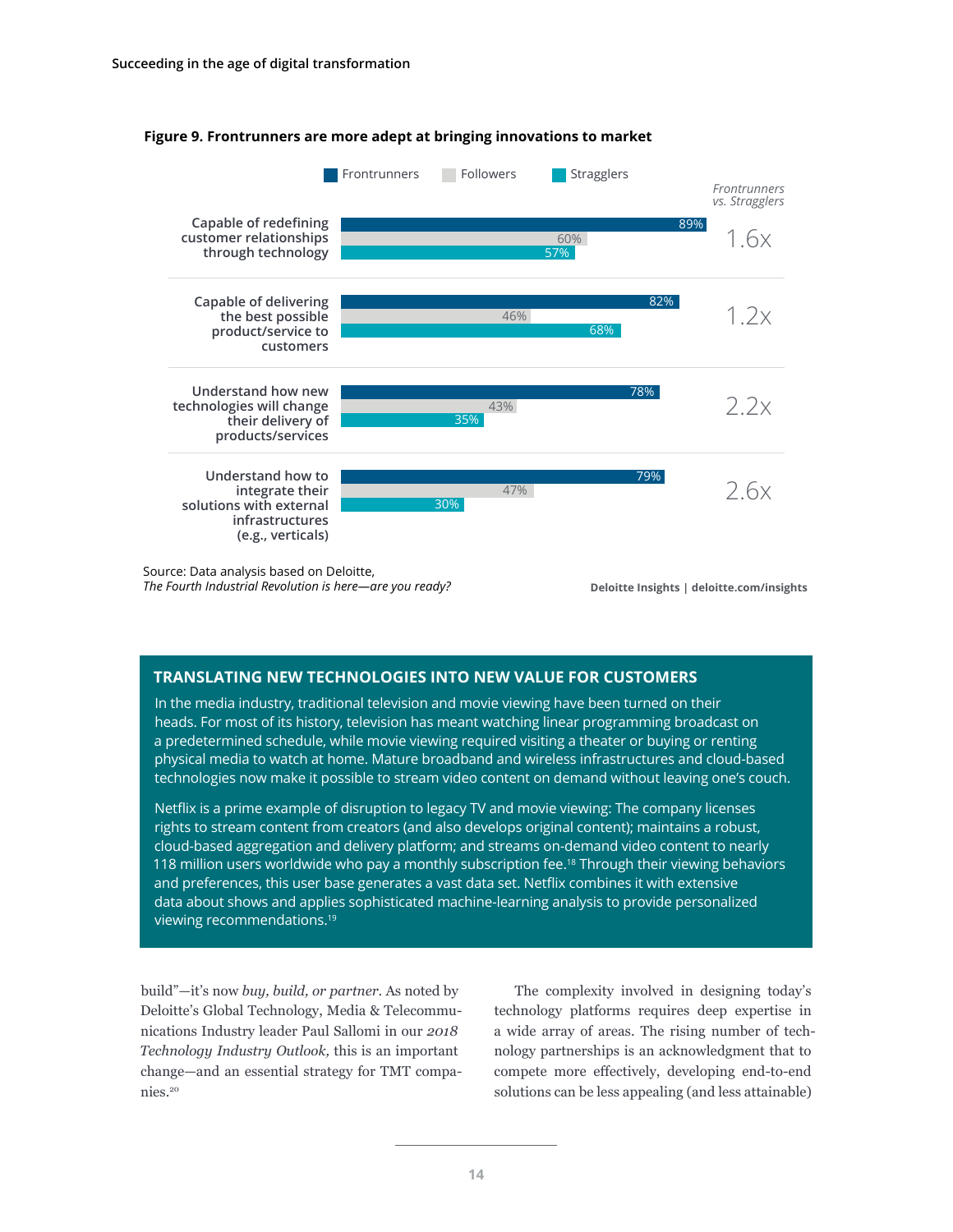

#### **Figure 10. Frontrunners rely more on partners for technical and business expertise**

Source: Data analysis based on Deloitte, *The Fourth Industrial Revolution is here—are you ready?*

**Deloitte Insights | deloitte.com/insights**

than collaborating. These partnerships are driven by a need for comprehensive solutions that demand best-in-breed assets from multiple companies. In many cases, would-be competitors are using *coopetition* (cooperative competition) to pool their resources for mutual gain, in areas where they don't compete directly.

Frontrunners make heavy use of partnerships not only to augment their technical expertise but to assist in their business transformation (see figure 10). In fact, Frontrunners are 4.6 times more likely to pursue partnerships frequently for help creating a new business model to disrupt their industry.

Frontrunners are inclusive and aggressive in pursuing partners to bolster their in-house skills. They're about twice as likely as Stragglers to pursue partnerships frequently with professional services firms, with partners outside their industry, and even with partners in the same industry—including competitors (see figure 11). Eighty-six percent of Frontrunners frequently pursue technology alliances and managed services. TMT organizations as a whole also frequently use contract employees (28 percent), public-private partnerships (55 percent), academic institutions (54 percent), and business process outsourcing (50 percent)—with Frontrunners and other groups on par in their pursuit of these relationships.

#### **PARTNERING TO EXTEND BUSINESS REACH**

The advent of audio streaming has had a marked effect on the music industry. According to Nielsen, in 2017, on-demand audio streaming surpassed all other music ownership formats and accounted for the majority of audio consumption for the first time.<sup>21</sup> Consider Spotify, the digital music streaming service that allows users to browse and search for music and play it on demand, on a freemium or subscription basis. How did Spotify evolve from its launch in Sweden in 2008 to a global music service by 2017, with 170 million active users and availability in 65 countries?<sup>22</sup> Part of the answer lies in partnerships: Spotify has partnered with technology giants, social networks, gaming platforms, peer-to-peer ridesharing firms, automotive companies, and even airlines, in a continual effort to expand its business model and audience reach.23 Spotify hasn't ignored the "buy" part of the build-buy-partner triad either: The company has reportedly spent more than \$120 million on acquisitions since 2014.<sup>24</sup>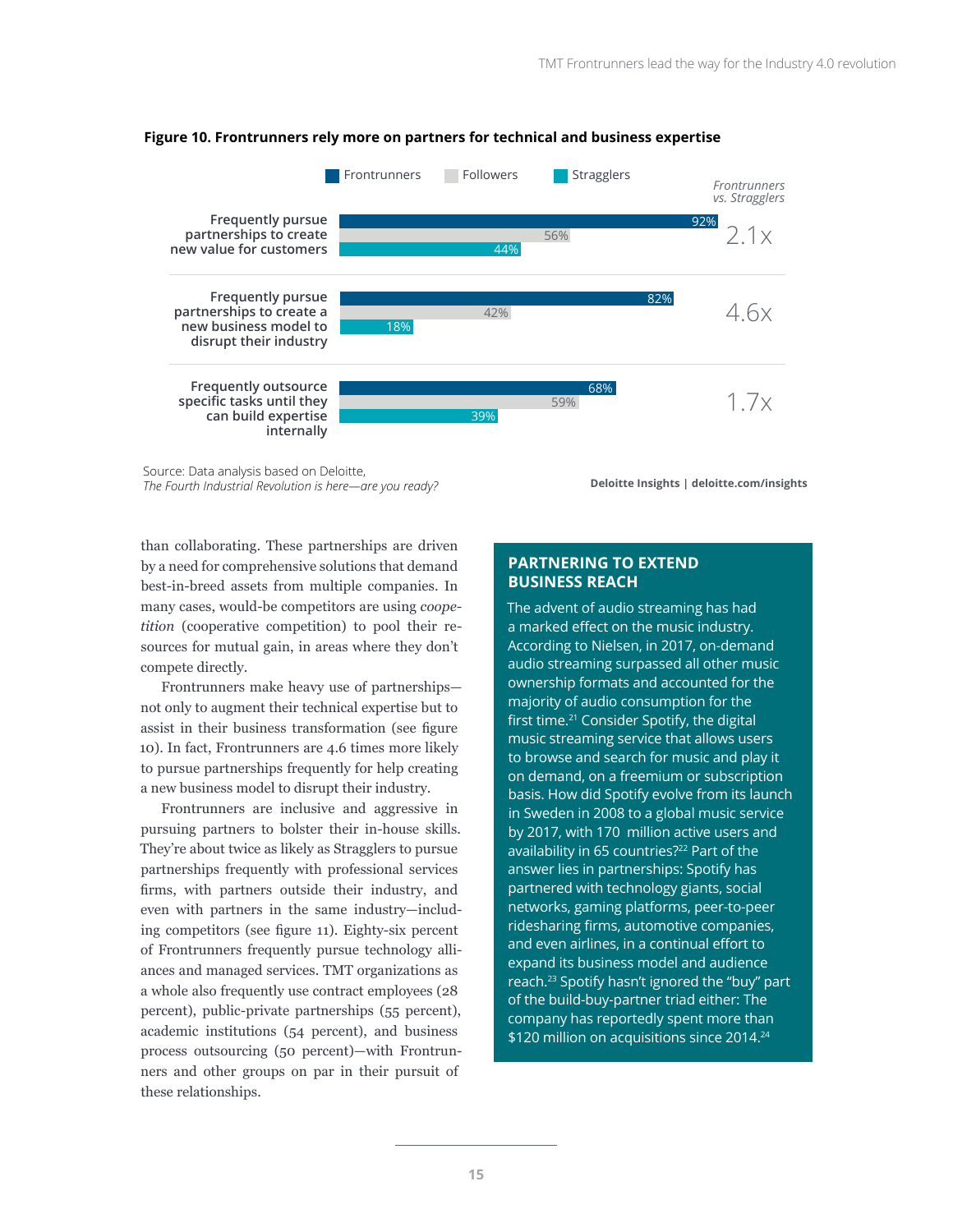#### **Figure 11. Frontrunners partner with a diverse ecosystem**



Source: Data analysis based on Deloitte, *The Fourth Industrial Revolution is here—are you ready?*

**Deloitte Insights | deloitte.com/insights**

### **Crafting strategies for the future**

They may be driving the current wave of digital transformation, but Frontrunners aren't resting on their laurels. Even if they're transforming their businesses, disruption and competitive upheaval represent an ever-present threat.

Frontrunners recognize that staying ahead of the game will require strategic thinking and planning. Seventy-three percent of Frontrunners are currently engaged in active scenario planning for their organization's future, compared with 57 percent of Stragglers.

Three-quarters of Frontrunner CXOs are confident that their organizations' leadership is aligned around a shared view of the future for their business

and industry, and around what will be required for success. And "lack of leadership vision" is much less of an obstacle for Frontrunners, dropping almost to the bottom of the list of top technology adoption challenges. For Stragglers, it remains the No. 4 challenge.

Of course, when it comes to digital transformation, future strategies must have cybersecurity as their foundation. This includes considering cybersecurity implications before beginning a digital initiative, taking a proactive approach to cybersecurity (for example, by employing dedicated cybersecurity resources and funding cybersecurity initiatives), and incorporating cybersecurity best practices into initiatives. By taking this course of action, organizations tend to feel more prepared to address potential security challenges in key digital technology areas such as analytics, IoT, and cloud computing.<sup>25</sup>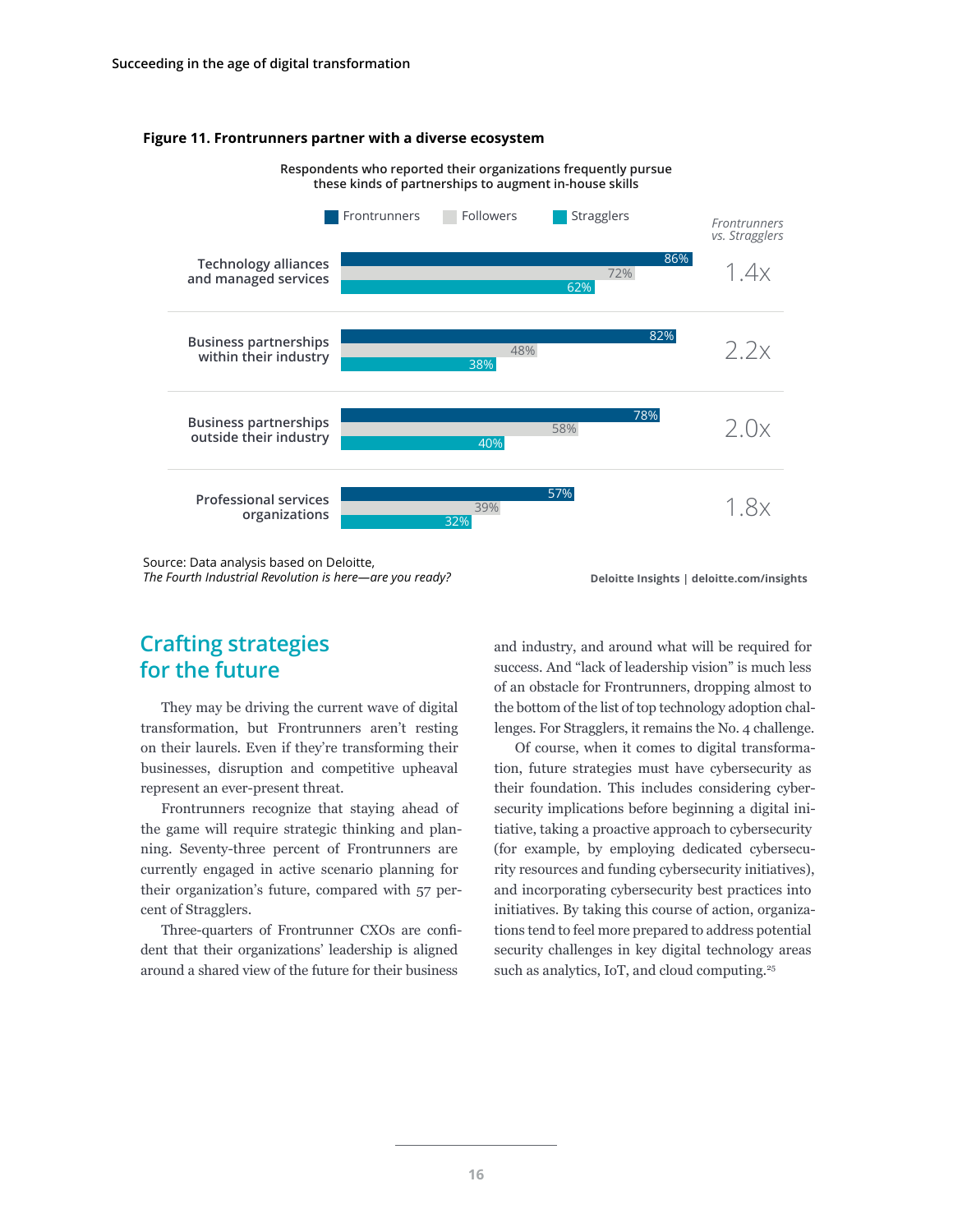# <span id="page-18-0"></span>**Succeeding in the era of digital disruption**

ESPITE being near the center of digitally<br>driven competitive upheaval, Frontrunner<br>TMT enterprises are staying fast on their<br>feet preparing for notantial diagonators and investdriven competitive upheaval, Frontrunner TMT enterprises are staying fast on their feet, preparing for potential disruptors and inventing business/delivery models to create new customer and market value from technology innovation. Rather than hoping they won't fall victim to digital disruption, they're becoming stronger through digital transformation.

The future looks bright for Frontrunners. But what if your company is behaving more like a Follower or Straggler? Does your organization have what it takes to succeed in the smart, connected era? Amid constant change, how will you position your enterprise to not just survive but thrive?

If you're clinging to old ways of operating and delivering value to customers, you're vulnerable. Here are some guidelines for becoming a digital transformation Frontrunner:

## **Be prepared**

The century-old Boy Scouts motto—"be prepared"—turns out to be great advice for modern-day digital businesses.

- Is your enterprise ready to adopt smart, autonomous, connected technologies? How will you use them for competitive advantage?
- Are you ready to meet the needs of empowered, digitally savvy customers? How will you engage with and delight them?
- Are you prepared for changing regulatory environments and evolving trade landscapes—and the effect they may have on your business?

### **Move from innovation to business value**

Make innovation a core focus for your organization. It's a means to an end: delivering greater value to your customers and the market, while fending off your rivals.

- Is development of new products and services a strategic imperative for your organization? How will you integrate them with existing internal and external systems?
- What kinds of new revenue streams will your innovations unlock?
- Which kinds of new business or delivery models will you need to invent?

### **Broaden your ecosystem**

Augment your technical and business expertise by building a strong network of partners.

- Do you have relationships in place for handling specific technical tasks when you don't have inhouse expertise?
- Are you pursuing partnerships to jointly create a new, disruptive business model in your industry?
- Are you building an extensive, diverse network? Consider technology alliances, managed services, and partnerships with professional services organizations, enterprises both outside and inside your industry, and academic institutions. It may even be fruitful to establish partnerships with competitors, in the right situations.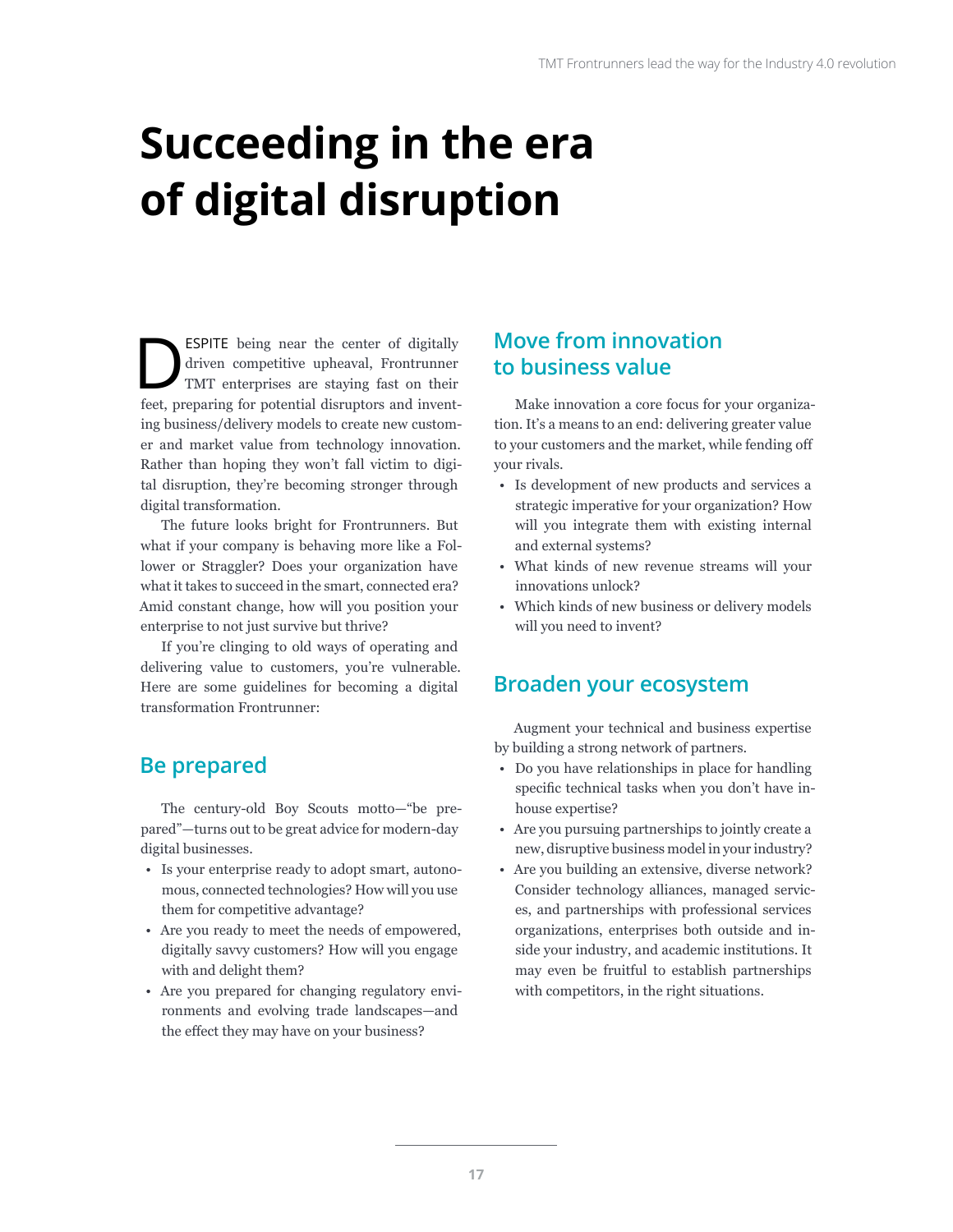### <span id="page-19-0"></span>**Reimagine the future**

Organizations that fail to reimagine and reinvent their future will likely fall behind their competitors.

- Is your organization's leadership aligned around a shared vision of the future for the business?
- Are you engaged in active scenario planning for the organization's future?
- Are you looking in creative places for the best new ideas? Vision doesn't always come from the top; it may be lurking in grassroots experimentation.

If your organization can already answer most of these questions with a "yes," then you may already be a bona fide Frontrunner. If you answer many with a "no," then it's imperative to identify areas for improvement and to develop a strategy for change. Tackling the shortcomings should better position your enterprise to weather disruptions and thrive in an age of digital transformation.

## **ENDNOTES**

- 1. Deloitte, *The Fourth Industrial Revolution is here—are you ready?*, Deloitte Insights, January 2018.
- 2. Michael E. Porter and James E. Heppelmann, "How smart, connected products are transforming competition," *Harvard Business Review*, November 2014.
- 3. Deloitte, *The Fourth Industrial Revolution is here—are you ready?*
- 4. Ibid.
- 5. Deloitte Digital, *Choosing the right mobile communications technology for IoT*, May 23, 2016.
- 6. David Schatsky, Navya Kumar, and Sourabh Bumb, *Intelligent IoT bringing the power of AI to the Internet of Things*, Deloitte Insights, December 12, 2017; John Roach, "AI's big leap to tiny devices opens world of possibilities," Microsoft, June 29, 2017.
- 7. IDC, "IDC sees the dawn of the DX economy and the rise of the digital-native enterprise," November 1, 2016.
- 8. James Comfort, Craig Hayman, and Susanne Hupfer, "Under cloud cover: How leaders are accelerating competitive differentiation," IBM Center for Applied Insights, 2013.
- 9. Deloitte, *The time is now: The Deloitte general data protection benchmarking survey*, 2017.
- 10. Rumki Majumdar, *Special topic: Why reversing globalization may not be a good idea*, Deloitte University Press, August 9, 2017.
- 11. Paul Sallomi, *2018 Technology Industry Outlook*, Deloitte.
- 12. Anthony Abbatiello et al., *Leadership disrupted: Pushing the boundaries*, 2017 Global Human Capital Trends, Deloitte University Press, February 28, 2017.
- 13. Deloitte, "2017's tax code changes: Thinking through the implications for technology companies," April 2018.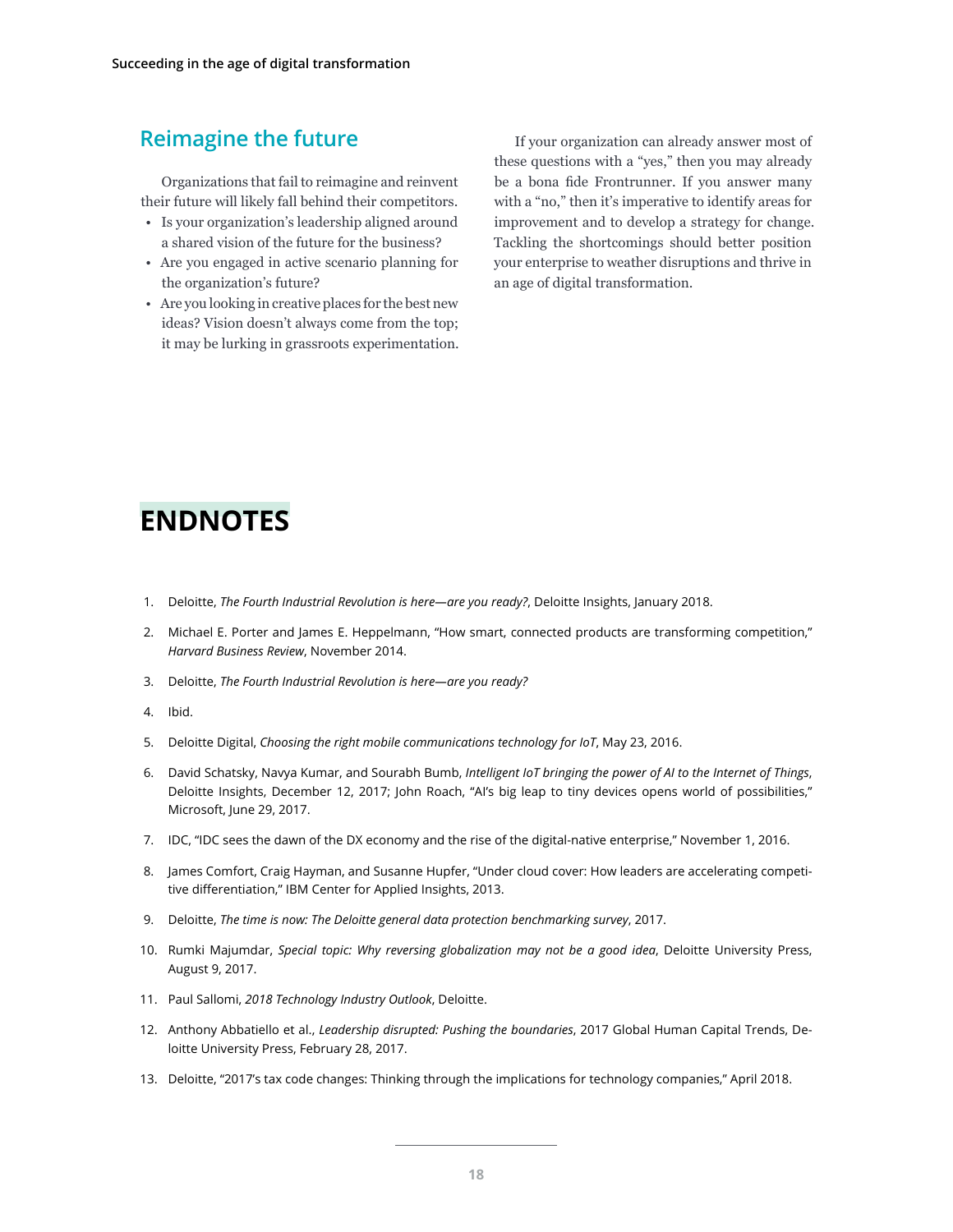- 14. Gareth Pritchard et al., "When tax meets technology: Tax implications of Industry 4.0," January 24, 2017.
- 15. Nicole Jao, "WeChat now has over 1 billion active monthly users worldwide," TechNode, March 5, 2018; Yang Ge, "China Mobile profit growth ticks up on booming data demand," Caixin, October 20, 2017.
- 16. Connie Chan, "When one app rules them all: The case of WeChat and mobile in China," Andreessen Horowitz, August 6, 2015.
- 17. Zen Soo, "China's mobile payment giants forcing incumbents to innovate," *South China Morning Post*, December 16, 2017.
- 18. Rani Molla, "Netflix now has nearly 118 million streaming subscribers globally," *Recode*, January 22, 2018.
- 19. Libby Plummer, "This is how Netflix's top-secret recommendation system works," *Wired*, August 22, 2017.
- 20. Sallomi, *2018 Technology Industry Outlook*.
- 21. Sarah Perez, "On-demand streaming now accounts for the majority of audio consumption, says Nielsen," Tech-Crunch, January 4, 2018.
- 22. Spotify, "Company info," accessed May 7, 2018.
- 23. Bart Doorneweert, "How Spotify experiments with partnership-enabled business model innovation," Value Chain Generation, June 14, 2015.
- 24. Tim Ingham, "Spotify has spent \$120m on acquisitions in little over three years," Music Business Worldwide, June 19, 2017.
- 25. Cisco, "Cybersecurity as a growth advantage."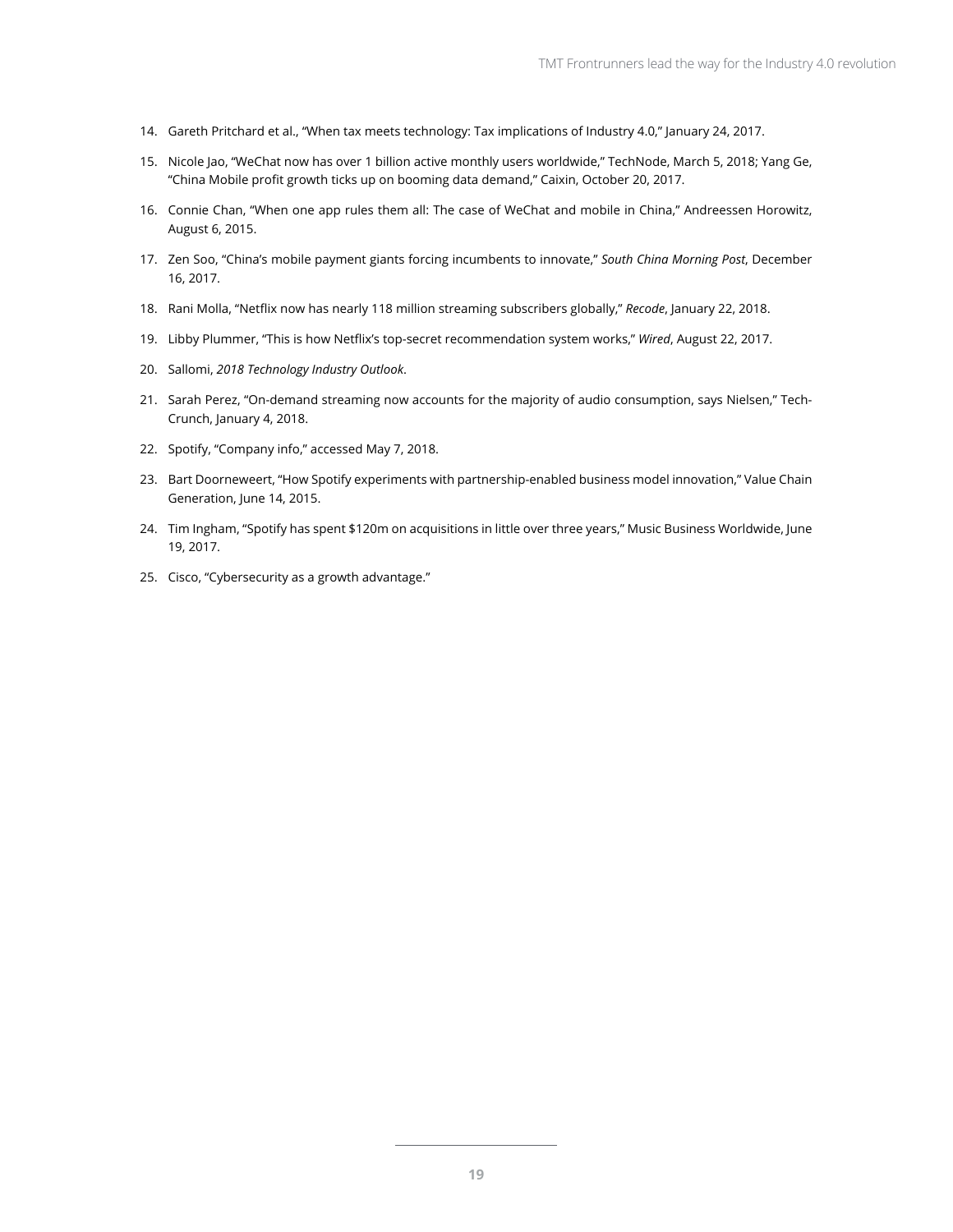## **ABOUT THE AUTHORS**

#### SUSANNE HUPFER

**Susanne Hupfer** is a research manager in Deloitte's Center for Technology, Media & Telecommunications, Deloitte Services LP, specializing in the technology sector. She conducts research to understand the impact of technology trends on enterprises and to deliver actionable insights to business and IT leaders. Prior to joining Deloitte, Hupfer worked for more than 20 years in the technology industry, in roles that included software research and development, strategy consulting, and thought leadership.

#### **IEFF LOUCKS**

**Jeff Loucks** is executive director of Deloitte's Center for Technology, Media & Telecommunications, Deloitte Services LP. In his role, he conducts research and writes on topics that help companies capitalize on technological change. An award-winning thought leader in digital business model transformation, Loucks is especially interested in the strategies that organizations use to adapt to accelerating change.

#### PAUL SALLOMI

**Paul Sallomi** is the Global Technology, Media & Telecommunications Industry leader and US technology sector leader for Deloitte LLP. He has spent more than a quarter century working with companies in the technology, media, telecommunications, and manufacturing industries to shape and execute options for growth, performance improvement, and risk mitigation.

## **ACKNOWLEDGEMENTS**

The authors would like to thank **Brenna Sniderman** and **Mark Cotteleer** of Deloitte Services LP's Center for Integrated Research for sharing their expertise and contributing thoughtful suggestions for our work. We would also like to thank **Shashank Srivastava** for his support in data analytics.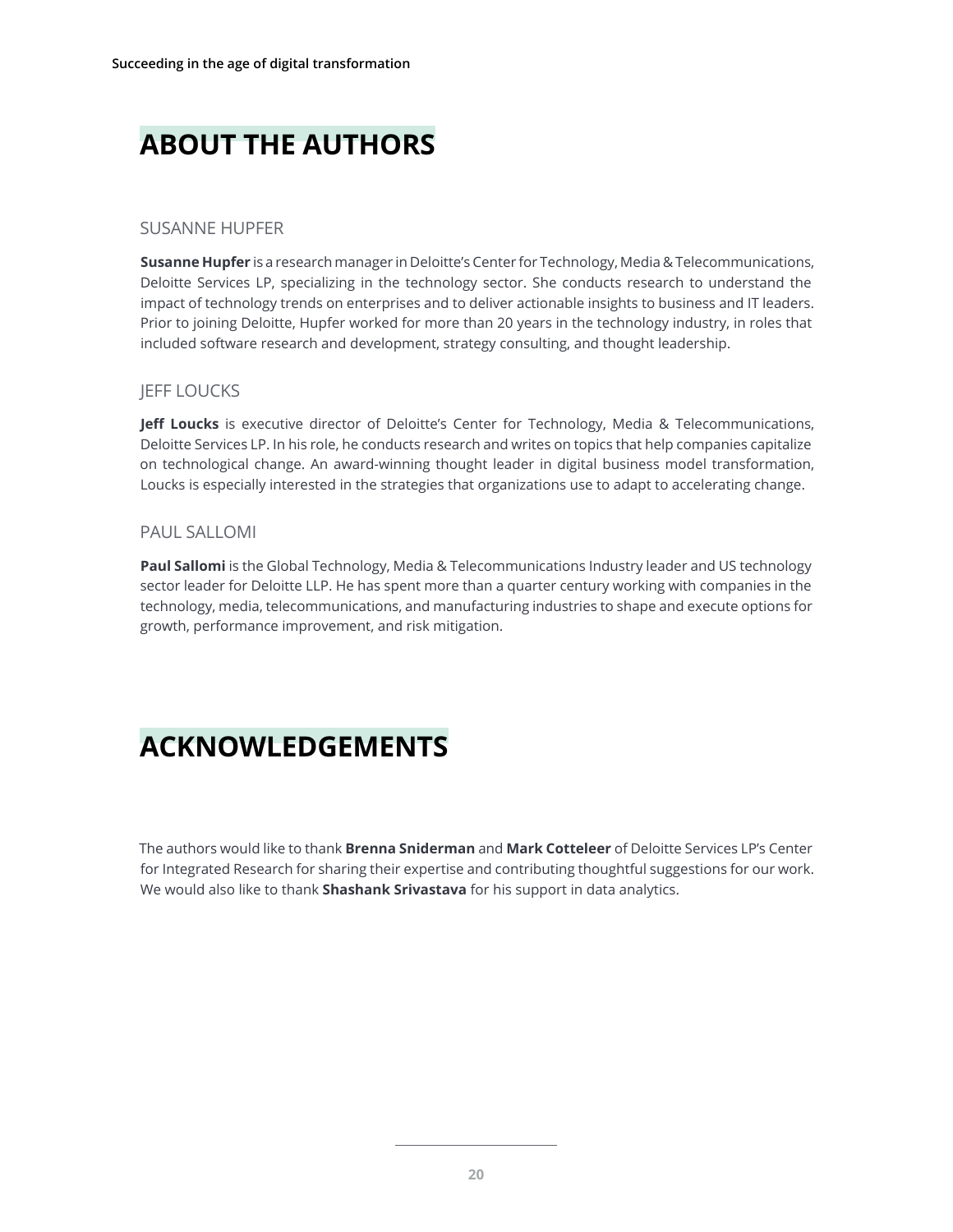## **CONTACTS**

#### **Susanne Hupfer**

Research manager Deloitte Center for Technology, Media & Telecommunications Deloitte Services LP +1 617 585 5993 shupfer@deloitte.com

#### **Jeff Loucks**

Executive director Deloitte Center for Technology, Media & Telecommunications Deloitte Services LP +1 614 477 0407 jloucks@deloitte.com

**Paul Sallomi** Global Technology, Media & Telecommunications Industry leader Deloitte LLP +1 408 704 4100 psallomi@deloitte.com

## **ABOUT DELOITTE'S CENTER FOR TECHNOLOGY, MEDIA, & TELECOMMUNICATIONS**

In a world where speed, agility, and the ability to spot hidden opportunities can separate leaders from laggards, delay is not an option. Deloitte's Center for Technology, Media & Telecommunications helps organizations detect risks, understand trends, navigate tough choices, and make wise moves.

While adopting new technologies and business models normally carries risk, our research helps clients take smart risks and avoid the pitfalls of following the herd—or sitting on the sidelines. We cut through the clutter to help businesses drive technology innovation and uncover sustainable business value. Armed with the Center's research, TMT leaders can efficiently explore options, evaluate opportunities, and determine whether it's advantageous to build, buy, borrow, or partner to attain new capabilities.

The Center is backed by Deloitte LLP's breadth and depth of knowledge—and by its practical TMT industry experience. Our TMT-specific insights and world-class capabilities help clients solve the complex challenges our research explores.